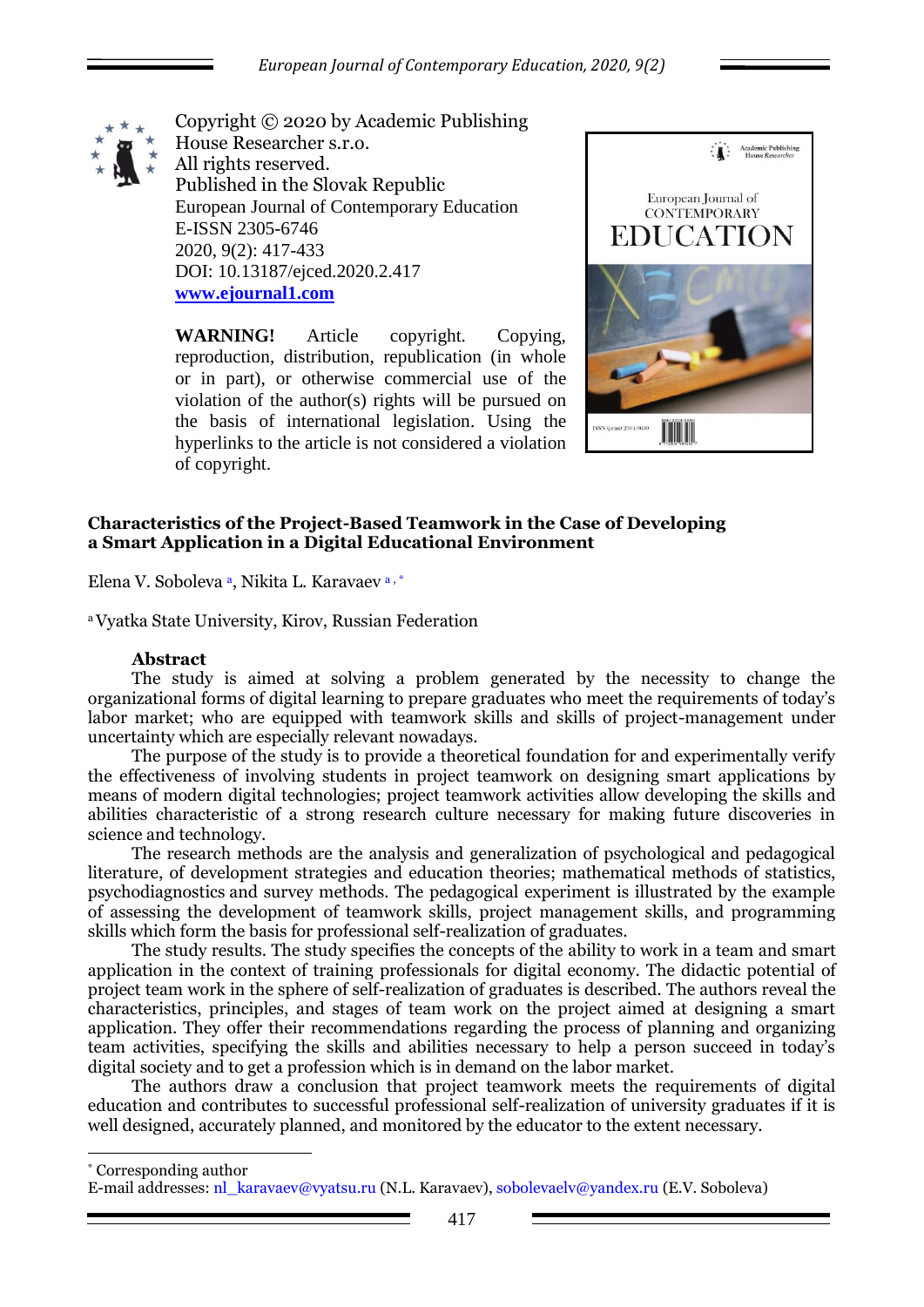**Keywords:** teamwork skills, project, mobile application, research activity, cross-disciplinary collaboration, job of the future, digital economy.

# **1. Introduction**

1.1. Significance of the Research

The significance of the study is explained by the following:

1. The modern society has entered a new era – an era of transformation, which implies the creation of a digital space that can adapt to information and social technologies, meet the requirements of mobility and sustainability, and face the challenges of the future economy.

The ability to work with others, both individuals and groups of people (Shulgina et al., 2018), is one of the most demanded skills and competencies which employers expect to see in their future employees; which is necessary to introduce innovations (Kolesnikova, Doneckij, 2016), be competitive (Perelet, 2019), and develop high-tech production. Teamwork skills, the ability to working on large-scale cross-industry projects under uncertainty are a prerequisite and a priority for the "new-era" economy (Kuzminov, 2019).

3. The introduction of digital technologies in all spheres results in the introduction and use of intelligent systems in everyday life, technology, medicine, environmental protection: smart watches, smart utensils, smart lights, etc.

Taking the above into consideration, the primary focus of the Digital School project should be the development of team and project-based training. One more guiding principle should also be a more active use of mobile applications and digital technologies.

Nevertheless, despite the high didactic potential of the use of digital technologies in digital education which has been described by (Dezhina, Klyucharyov, 2018; Makarova et al., 2019), most teachers still use ready-made mobile apps (Soboleva, Fedotenko, 2019) which they mainly use to increase motivation, interactivity, and visualization (Terzidou et al., 2018). Teachers are not active enough in involving students in developing their own mobile apps to solve real-life problems (Soboleva, Perevozchikova, 2019). They give the following reasons for the existing situation: lack of time, lack of necessary knowledge and training, lack of skills of programming in appropriate environments (Cherniavskikh et al., 2019), inconsistency in the level of students' algorithmic thinking culture and complexity of a particular problem (Kocakoyun, 2017). The kind of training based on project team work has the resources to resolve these difficulties (Burgess et al., 2019).

Thus, there is an objective necessity to study the characteristics of organizing teamwork on a project aimed at developing a smart application to train skills that are now in demand on the labor market and necessary for successful professional self-realization of graduates.

1.2. Aims and Objectives of the Study

The aim of the study is determined by the necessity to involve students in project teamwork on designing smart applications by means of modern digital technologies. It helps graduates to meet the requirements of the labor market and master essential teamwork skills and skills of project management under uncertainty.

The objectives of the study:

 to specify the concepts of the ability to work in a team and smart application in the context of training professionals for digital economy;

 to demonstrate the didactic potential of project team work for self-realization of graduates;

 to describe the characteristics, principles, and stages of project team work on designing a smart application;

 to formulate recommendations regarding the process of planning and organizing team activities, specifying the skills and abilities necessary for a person to succeed in today's digital society and get a profession which is in demand on the labor market;

 to demonstrate experimentally that the suggested modifications are effective in upgrading the training process, in the development of skills and abilities that determine a high level of research culture and are necessary to introduce innovations in science and technology.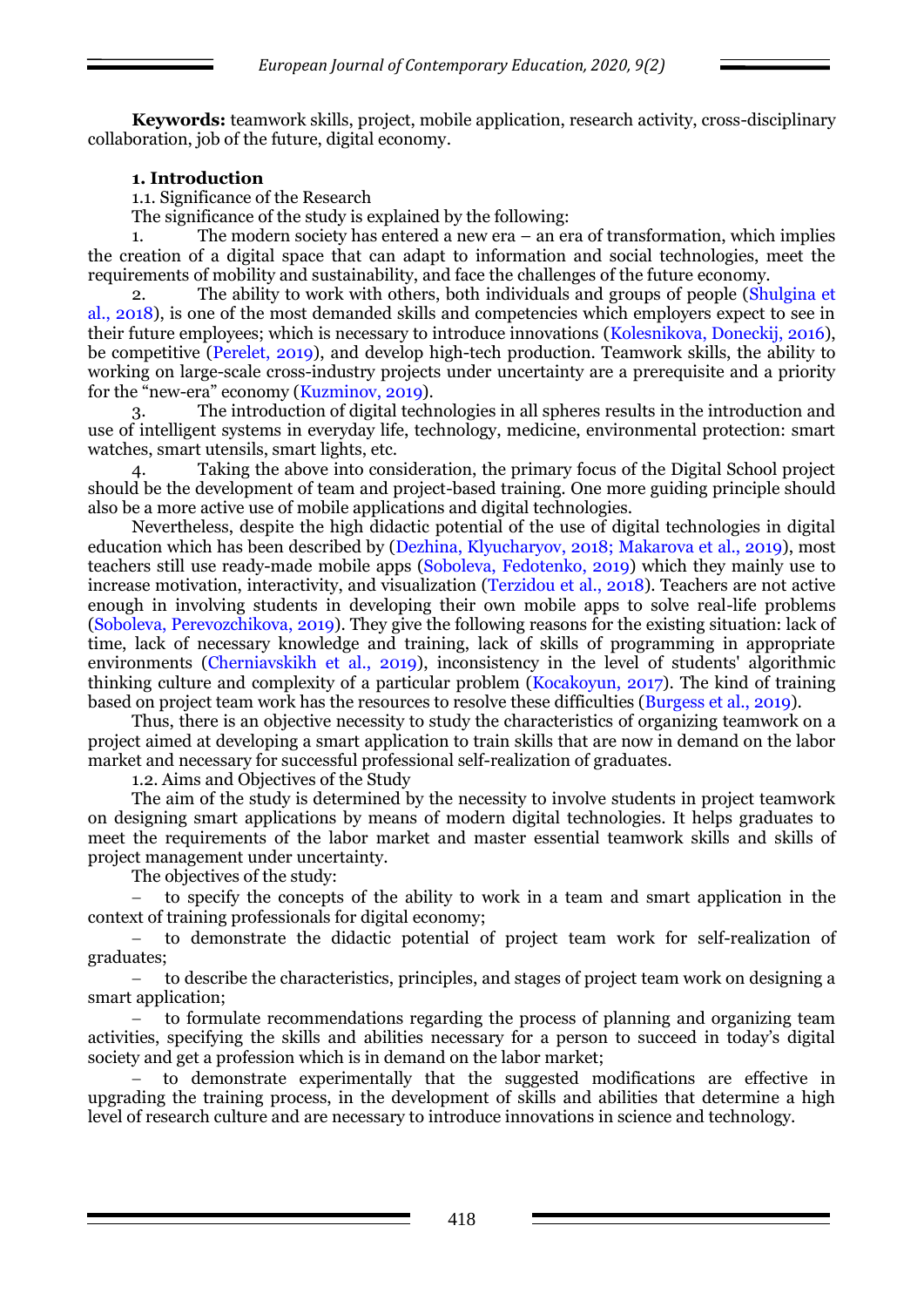#### **2. Discussion**

#### 2.1. Review of Russian Pedagogical Literature

The Strategy of the Information Society Development in the Russian Federation for 2014– 2020 and up to 2025 in perspective (Strategiya razvitiya…, 2017) specifies the priorities of the digital economy taking into account the global trends of increasing competition, globalization, and automation. To implement these in practice, Atlas of the Future Jobs (Gohberg et al., 2019) describes key competencies for each economic sector. In particular, it is indicated that due to digital transformation there will be a reduction in professions where a person is required to perform routine monotonous actions (sorter, storekeeper, accountant, salesperson). Employers will prefer employees who can work in teams, or in collaboration with other individuals on multidisciplinary projects. Ganseuer, Neretina, Korokoshko (Gansuar et al., 2015) consider that each team member should be able to act as both an executor and a leader. The project results should meet the challenges of the future, i.e. to offer a *smart* solution under conditions of uncertainty. Training of a new type of professionals having the necessary skills requires from digital education the introduction of innovative pedagogical ideas at all levels starting from pre-school education to further education courses. Karakozov and Ryzhova recognize the need for digital school changes in the content, organizational forms, methods, and teaching aids and provide well-grounded arguments (Karakozov, Ryzhova, 2019). The scholars study in detail the didactic potential of hightech tools and changes in the way the participants of the digital educational environment interact.

Rogach, Frolova, Ryabova and Vetrova (Rogach et al., 2019) carried out the analysis of the labor market requirements for secondary school leavers; they also compared the expectations and requirements of employers and the students' competencies. The study provides specific cases illustrating the employers' interest in effective cooperation with educational institutions in the field of training professionals who can meet the requirements of the digital economy. The study also describes the problems that impede self-realization and prevent students from acquiring in-demand professional skills of the future. These problems are poor communication skills, inflated self-esteem, high salary expectations, unwillingness to work in a team, lack of responsiveness and responsibility.

The concept of a *team* is studied from different perspectives, more often as a sociological phenomenon as the features of a team are revealed in comparison with a group or body of people. From the point of view of management, scholars are interested in such notions as working in a team, teamwork principles, increasing the efficiency of a team. The psycho-pedagogical range of studies is also quite diverse, so we will narrow down on those which explore team training in relation to acquisition of in-demand professional or universal skills.

In its general sense, the concept of a team is defined as a group of people who can complement and replace each other while working to achieve the desired goal (Savva et al., 2018). Sidelnikova expands this definition stating that a team is a collective entity, and the main characteristic of a team is its ability to act as a whole in relation to setting goals, defining values and standards for action (Sidelnikova, 2018).

Considering teamwork as the basis for formation of the required skills, we should turn to the ideas formulated by Malysheva (Malysheva, 2017). The scholar characterizes the team activity as a set of skills including fast adaptation in a new team; performing activities at the same pace as others; an ability to build a constructive dialogue; being able to prove one's views to the team members in a convincing way; being able to admit to being wrong and accept a different way of thinking; being able to change roles depending on the goal; being able to constrain one's own claims and ambitions; readiness to help other team members; emotion management skills.

The digital economy prioritizes the trends of globalization, automation and competitiveness, so employers expect from graduates not just to be able to work in a team, but to act under uncertainty, to constantly self-develop, to be able to switch from one kind of activity to another, sometimes in a related sector. It determines the current understanding of teamwork skills as universal skills that include certain personality traits and professional competencies (Filatova, 2018).

Malysheva (Malysheva, 2017) offers a review of pedagogical technologies aimed at training skills required for working in a team, in a group of people or with other individuals. The results presented in her study are also taken into account as they confirm that the ability to work in a team on a cross-disciplinary research project is a universal competence necessary for future professionals.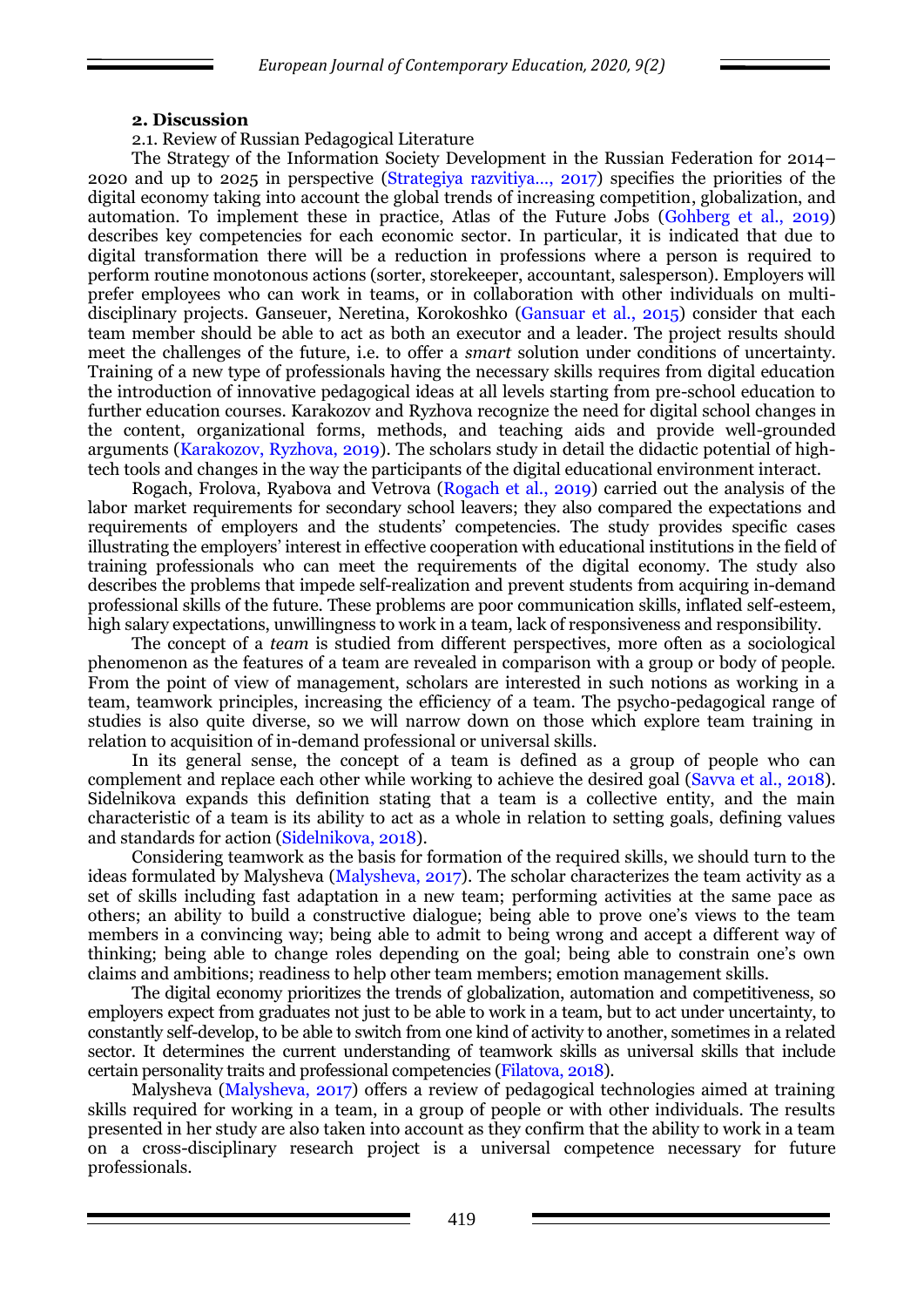To justify the fact that cross-disciplinary project work is effective for training for in-demand jobs of the future, it should be noted that digital economy follows the principle of division of labor. The activity within this system does not depend on the behavior of individuals; instead, it guides them in a certain way.

Sidelnikova (Sidelnikova, 2018) states that teamwork skills and communication skills are the competencies highly sought by employers. In this regard, she considers it necessary to use different group work training techniques, including moderation. The author points out that didactic and verified use of such forms of training will increase the attractiveness of teamwork for students and improve the quality of training contributing to their successful integration into the labour market.

Savva, Gasanenko and Shakhmayeva (Savva et al., 2018) studying the phenomenon of a team from the perspective of the didactic process define a team as a group of students corresponding to the following characteristics: maximum activity and responsibility in achieving a shared goal, being aware of the need for interaction and cooperation, comradery and flexibility, creative attitude to collaborative activities, integration of individual ideas and experience, making appropriate decisions in specific educational and professional tasks and situations. The study does not only list the essential characteristics of a team, but investigates this phenomenon from the perspective of professional activities. The researchers point out the necessity for the members of a team to possess cross-disciplinary knowledge and skills. To develop teamwork skills, educators should be able to organize special support activities including cognitive, target, value, and process components.

Ganseuer, Neretina, Korokoshko (Gansuar et al., 2015) generalize the experience in the field of project-oriented training and organization of teamwork activities among university students. They indicate that the global trends of globalization, automation, and competitiveness require qualitative changes in the education system of Russia regarding training of highly qualified specialists who meet employers' expectations. According to the scholars, modern university graduates are not ready for innovations in science and technology, as there is discrepancy between the knowledge they get at university and the required skills. As one of possible solutions, the experts suggest using the educational technology called "Learning by Doing" in the context of project-oriented training.

These ideas resonate with the opinion of Dul'zon (Dul'zon, 2013) who believes that any knowledge gained in the course of project and research activities should become a starting point for solving new problems.

Reshetnyak, Tarelin (Reshetnyak, Tarelin, 2013) describe their experience in organizing practice-oriented activities for students as a way to improve the quality of training. The scholars organize design studios and define them as an integrated component of the didactic process of cross-disciplinary nature in university education.

The conclusions made by Semenykhina and Rudenko (Semenykhina, Rudenko, 2018) are also of significance for the purposes of this study. According to them, improving the quality of teaching programming is another way to modernize the education system and meet the challenges of the future and the requirements of the digital economy. Their study highlights a wide range of problems related to teaching programming and suggests ways to solve them. We see the value of their research in the fact that they give reasons why the ability to program is so important describing it as a kind of activity that improves intellectual training, develops the ability to concentrate on solving a task, facilitates algorithmic thinking and the ability to act according to a certain algorithm. Semenykhina, Rudenko summarize many years of teaching experience and conclude that including practice-oriented tasks of social and cognitive significance for students; verbal and non-verbal, external and internal means; communication attacks; stimulating tasks; gamification; teamwork, independent work and reflection activiities can significantly increase the effectiveness of teaching programming as the basis for training in-demand qualified professionals.

Soboleva, Perevozchikova (Soboleva, Perevozchikova, 2019) analyze the changes generated by the introduction of new digital technologies in the educational process. They show that a new digital tool does not guarantee any improvement in the quality of education. It is necessary to teach educators to use high-tech tools which should be used not only to increase interest and motivation, but also as a tool for acquiring new knowledge and competencies. Soboleva, Fedotenko (Soboleva, Fedotenko, 2019) specify the concepts of *mobile learning* and *mobile-based education apps*, explore the potential of mobile services as effective tools of the digital educational environment.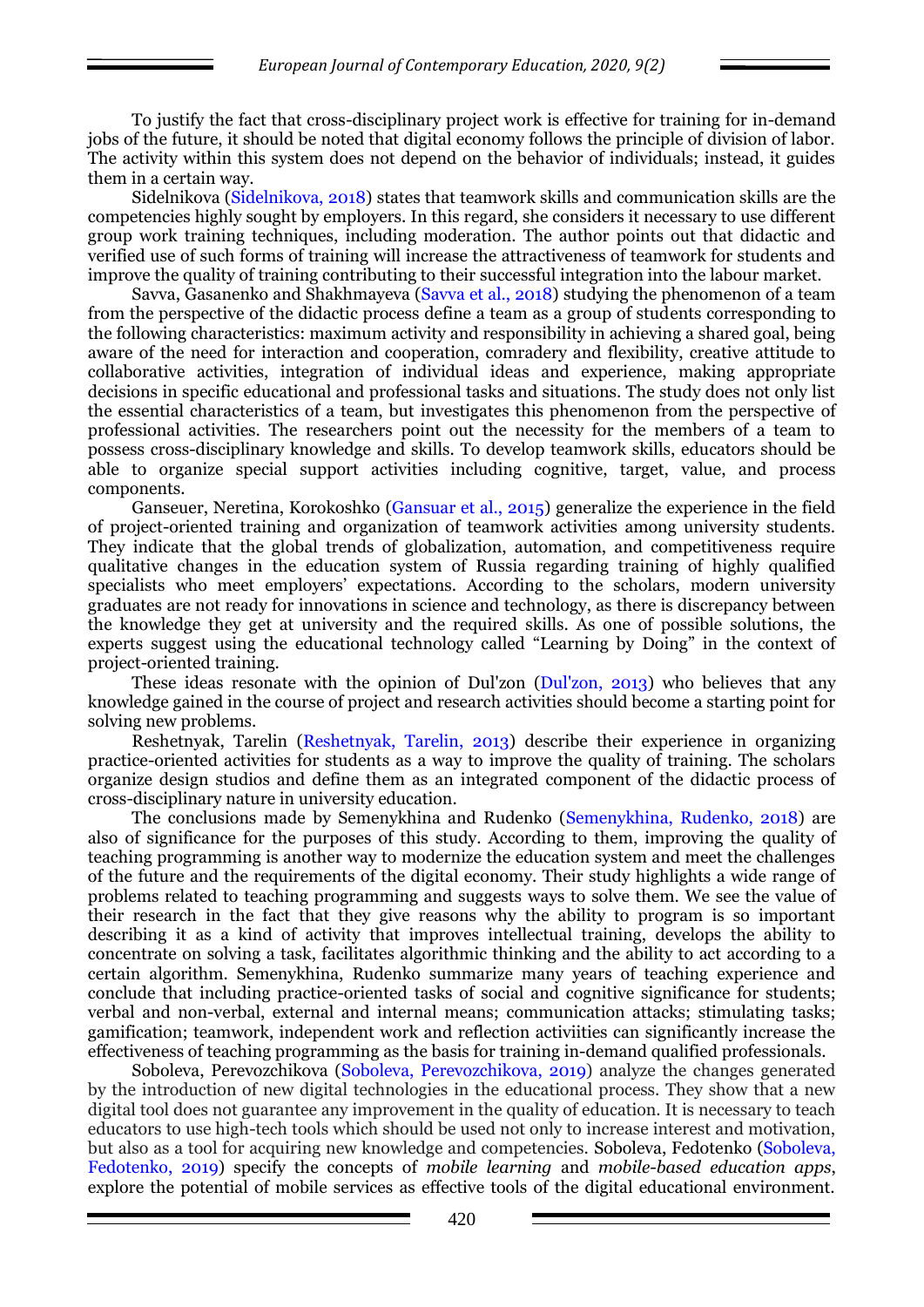They also describe their own mobile application, which, in their opinion, corresponds to the requirements for a digital educational resource to the fullest extend.

Thus, the Russian literature review has shown that team work on a cross-disciplinary project allows us to take into account the fact that the economy of the future is oriented to economic system based on the division of labor. This activity does not depend on the behavior of individuals; instead, it guides them in a certain way. The use of digital technologies in the educational process should not be limited only to the use of ready-made applications, but it should contain programming components. The tasks connected with developing their own solutions should be based on a particular practical problem which is of value to both team members and future employers.

2.2. Review of Foreign Literature

Tocháček, Lapeš, Fuglík (Tocháček et al., 2016) consider that the need for innovation in science and technology determines the need for researchers who can integrate knowledge from different disciplines. The educational environment has all the possibilities to meet the challenges of the future. Teamwork/collaborative learning is one of the ways to achieve this aim. Parappilly, Schmidt, Ritter (Parappilly et al., 2015) describe the characteristics of team-based learning as an educational strategy identifying the following stages of collaborative activities: preparation activities, diagnostic testing and application activities.

Michaelsen, Richards (Michaelsen, Richards, 2005) formulate key factors for effective implementation of team-based learning: appropriate allocation of students to small groups on the basis of their academic performance and intellectual development; accountability for the result of the whole group and each member; the presence of a well-trained facilitator and provision of immediate feedback.

Hilliard, Kear, Donelan, Heaney (Hilliard et al., 2020) study the psychological aspect of collaborative learning activities: the problem of isolation, selfishness of modern adolescents (Z generation). Due to their deep immersion into the virtual world, the children of the digital society lose communication skills and fail to get socialization experience in collaborative activities. The new forms of training should take into account the potential of digital technologies (online learning), but at the same time they should equip students with the skills of working in a team/group and with other individuals.

Noguez, Neri (Noguez, Neri, 2019) describe a research-based learning (RBL) model for engineering students which is based on team-based research activities. The model includes 4 phases: a diagnosis of initial RBL competencies, an introductory workshop on research methodology by the teacher, developing the research project in teams and presentation of the results. The presentation is of key importance. It is made orally and takes the form of a group discussion guided by the instructor and illustrated with infographics and statistical calculations.

Lerchenfeldt, Mi, Eng (Lerchenfeldt et al., 2019) investigated the importance of communication with colleagues in the process of developing professional competencies. Their study proved that feedback and advice given by another team member contributes to one's professional development.

Cherniavskikh, Borisov and others (Cherniavskikh et al., 2019) consider that project-based training contributes to the development of analytical, creative thinking; independent acquisition of necessary knowledge from various sources; theoretical thinking based on knowledge of facts and laws of science; teamwork skills. Doorman et al. (2019) conclude that to elicit collaboration skills students should be involved in problem-solving activities based on the use a context that is meaningful for students and meets their needs and interests.

The study by Montrieux, Vanderlinde, Schellens, De Marez (Montrieux et al., 2015) shows that mobile technologies open up new ways to motivate and develop cognitive interest, have an impact on teaching methods making teachers rethink didactical practices. The use of mobile applications allows eliciting feedback, providing access to multimedia data, providing learning tips, organizing productive discussions. In addition, there is a large number of software tools available to develop applications which students can use to create their own mobile portfolios for both training and further professional development.

The study by Fabic, Mitrovic, Neshatian (Fabic et al., 2017) shows that mobile tutors are effective for learning. It is also suggested that university students can use Java (in addition to Python, AppInvertor, Scratch, C++ tutors) to develop their own applications. The study by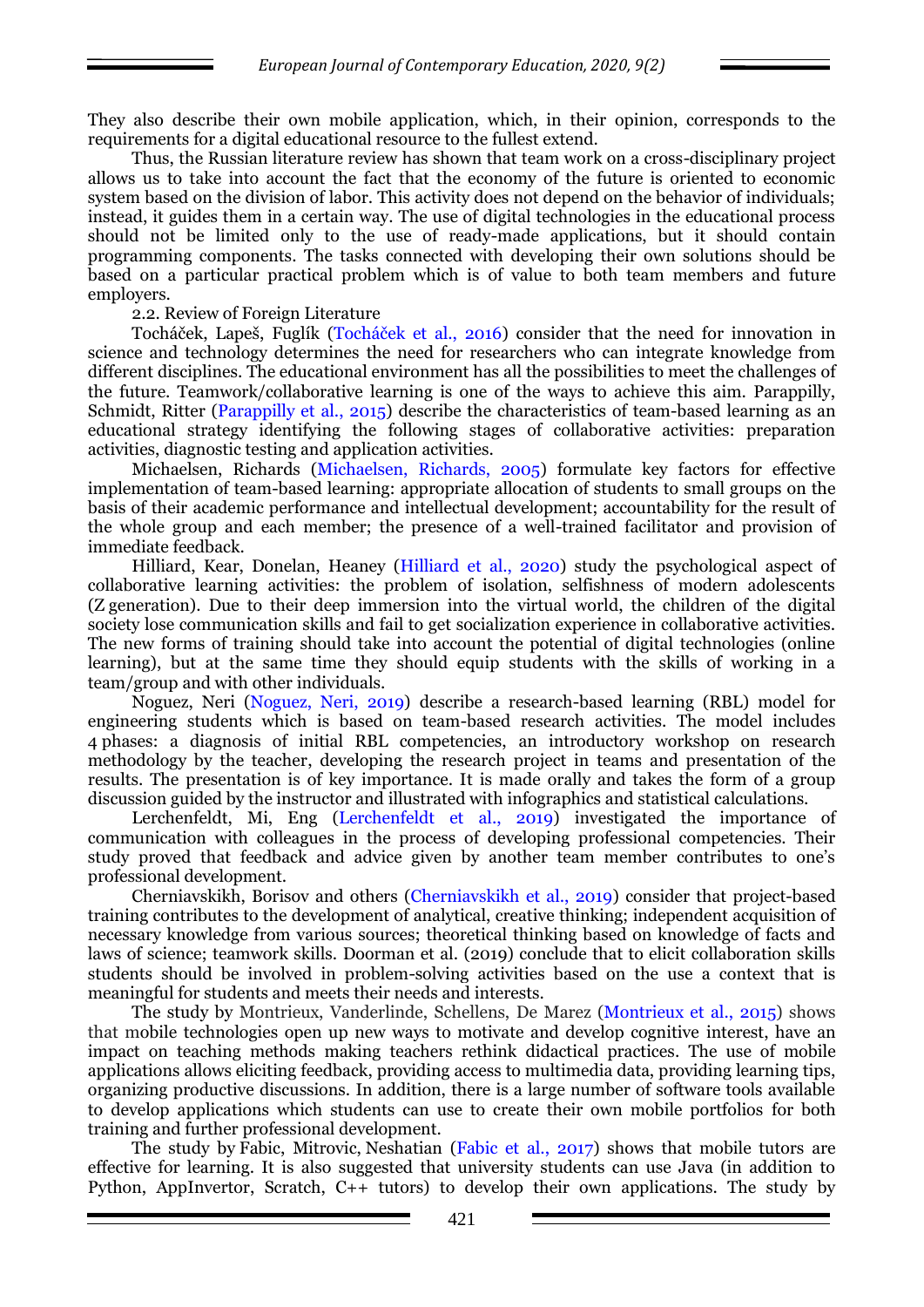Kocakoyun (Kocakoyun, 2017) gives reasons why a highly qualified specialist should be able to use Java and Eclipse tools to develop mobile applications. The scholar provides detailed information on how to develop and test a mobile application and describes the steps of creating a project from scratch. At the same time, it is noted that there is a wide range of problems associated with teaching programming, but some of the ways to solve them are suggested. We see the value of this study in the fact that it proves the importance of the programming skills in intellectual education; they contribute to the development of the ability to concentrate on solving a task, algorithmic thinking and the ability to act according to an algorithm.

To conclude, there is some disagreement in understanding the phenomena of teamwork and project management, however, most foreign researchers recognize the didactic potential of these training methods in providing educational-instructional support. Mobile application programming practices used in a collaborative environment provide additional resources for decision-making in a digital community. It is also revealed that there is a need for educators to master new competencies for organizing teamwork activities in the context of global digital transformation.

The above circumstances determine the significance of this research.

### **3. Materials and methods**

3.1. Theoretical and empirical methods

Theoretical methods (review of psychological, pedagogical, scientific and technical literature) were used to specify the concepts of teamwork skills and smart application taking into account the need for changes in the sphere of training specialists for the digital economy; to describe the principles and components of teamwork on a project on a mobile application.

The didactic potential of project-based teamwork for graduates' self-realization was revealed through the analysis of the design programs developed by subject teachers, cross-disciplinary projects, and the experience of organizing collaborative and teamwork activities.

The analysis of the practices of incorporating mobile technologies into the digital educational environment was based on praximetric methods; it provided the description and assessment of the methods, means, and forms of organization and control.

The expert assessment method allowed us to comprehensively analyze the results of teamwork activities in a project on developing an application (Shihov, Shihova, 2015). The participants, the tutor, and the prospective employers (customers) played a role of experts. A criteria-based matrix was developed to assess the competencies in question: project management skills, teamwork skills, programming skills, cross-discipline communication skills.

The empirical methods (observation, analysis of the project results) were used to obtain the feedback concerning the knowledge acquired and competencies trained. These methods made it possible to obtain information about the changes in reflection, motivation, involvement in a problem situation, the students' degree of involvement in the learning activities, development of research skills and independent work which are important skills for successful professional selfrealization.

The statistical significance of the qualitative changes was verified by means of G test and using the Pearson's chi-square test.

3.2. The base of the research

The pedagogical experiment was used to organize students' teamwork activities in the projects on development of smart applications by means of mobile technologies and assess the development of skills and abilities that characterize a high level of information culture and prepare students for a successful professional career. 50 students were involved in the experiment. They are students of the Faculty of Informatics, Mathematics and Physics of the Vyatka State University, Russia.

3.3. Stages of the research

The study had three stages.

At the preparatory stage, it was specified what and by what criteria would be assessed. The tutor made an initial list of experts (project owners). The primary survey and evaluation of educational results of students for experimental and control groups was conducted. Training in both groups was conducted on the same equipment, by the same teacher. The team of experts was also one for both groups. A list of skills most relevant to the needs of the digital society was created (teamwork, cross-sector collaboration, project management, programming), and the appropriate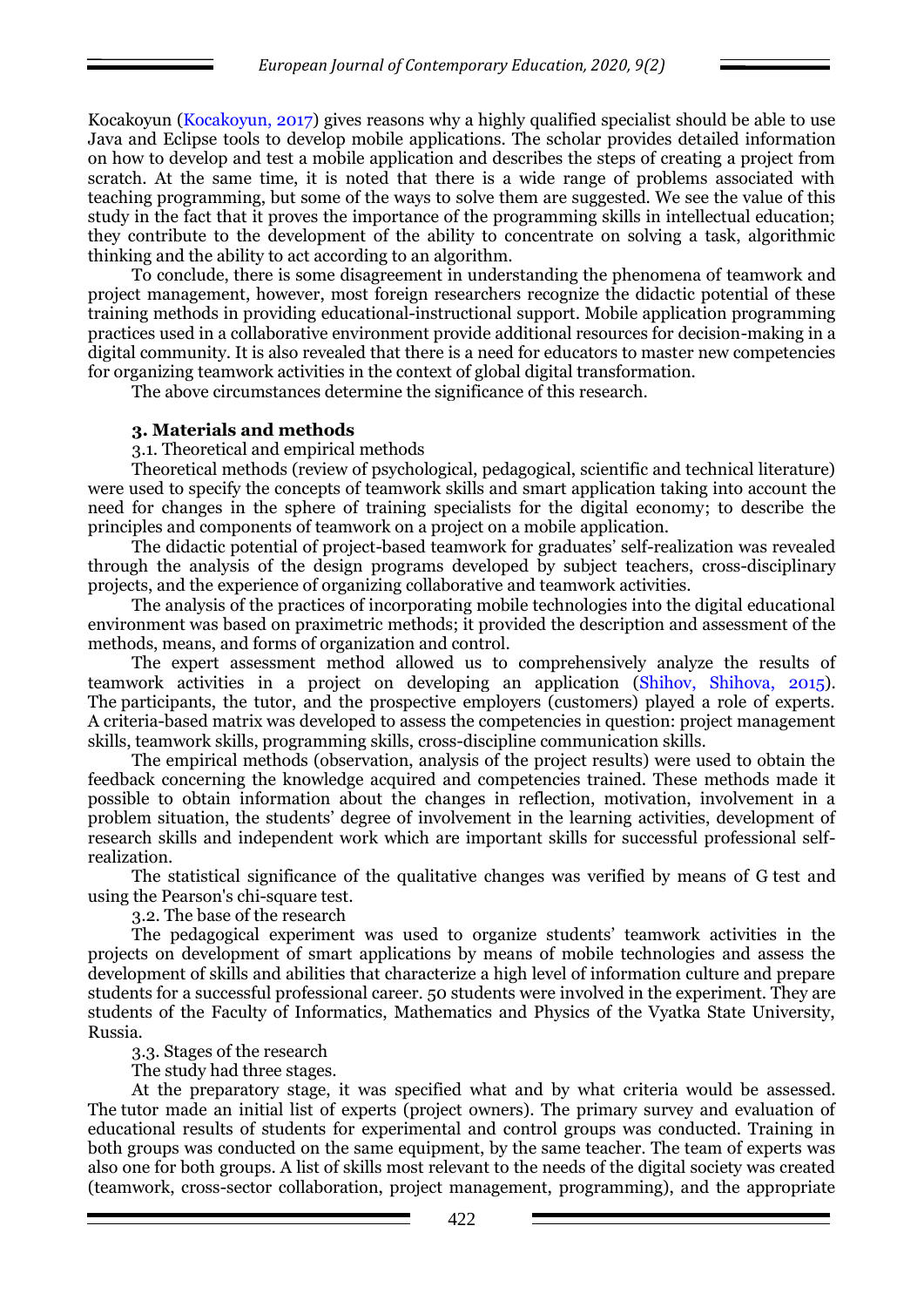tasks were designed. As a result, a criteria-based assessment matrix was obtained. At the same time, a test was drawn up; it included 10 tasks, each rated 2 points. Thus, the maximum number of points for each competency was 20.

The second stage was devoted to methodological activities; the tutor explained to the participants the rules and criteria of the experiment; the students were divided into teams; the topics of projects were specified. The list of external experts was also elaborated at this stage.

The third stage of the study is experimental learning and updating the main ideas of teamwork training in relation to the requirements of the digital economy and the development of key cross-professional competencies. The learning process and the results of the students' research projects are continuously monitored, which allows improving the suggested methodological ideas. The research findings have been published in scientific journals and presented and discussed in the form of reports at the conferences of various levels.

### **4. Results**

4.1. Specifying the main concepts

Working with people. The following forms of classroom interaction were used when developing mobile applications:

*Student – Student*. The team working on an application is characterized by the distribution of roles between a pair of students: one student assumes the role of a designer engaged in the development and improvement of the device, and the other one is responsible for creating the model behavior management program. At the first stage, the students discuss the expected results, agree on design features: which blocks, graphic design, algorithmic designs, screens, sensors of Android devices (accelerometer, GPS, databases, etc.) should be used. Further they work independently without close interaction and mutual assistance. At the last stage, they evaluate the application as a result of work of both team members. Close interaction is required at this stage again; it involves discussion, error finding and correction in the design of the model and/or program, improving the efficiency of the model or its technical characteristics, expanding functional capabilities, etc.

Teacher – Student. In class, the teacher acts as a tutor supervising and guiding the work of students in accordance with the task. The teacher should inspire the students' interest, foster their research activities, suggest ways of improving the model, for example, by demonstrating how the application may function under different conditions.

Student – Computer. Learning activities involve the ability to program, i.e., to control the model's behavior. In case of the absence of expensive equipment, a student can do homework using special programs that allow creating programs not for a real device, but for the cloud, emulator, virtual device and evaluating the outcome in real time. This enables the students to learn the basics of programming even at home, without having an opportunity to program in the required environment. Working at the computer, the student studies the materials provided by the teacher (video lecture, synopsis, presentation), answers the questions (for example, doing an online test), and performs practical tasks in a software environment.

Group – Pair of students. This kind interaction takes place during presentation of the project by the team (most often it is presented by a pair of students). The rest of the students and the tutor ask questions. This way of interaction prepares students to participate in contests and olympiads training the skill of public speaking. The students defend their projects presenting the developed applications and demonstrating their capabilities. They also discuss the results in the form of a press conference during which students exchange opinions, try to prove their point of view, and conduct discussions.

In this study, teamwork training is understood as an educational strategy aimed at developing teamwork and communication skills. This form of training should be preceded by surveying and analyzing both individual students and the group of students as a whole. Team work on a project means that there is mandatory task distribution between team members; each participant solves/performs specific subtasks; the result of the team work, however, is a whole; everyone in the team is responsible for the project; there is a motivation scheme and unity. We consider understanding of the practical value of the project and sharing the goal and the method of project implementation by all team members as key conditions for effective team work on the project. Students should understand why the task is solved by means of teamwork project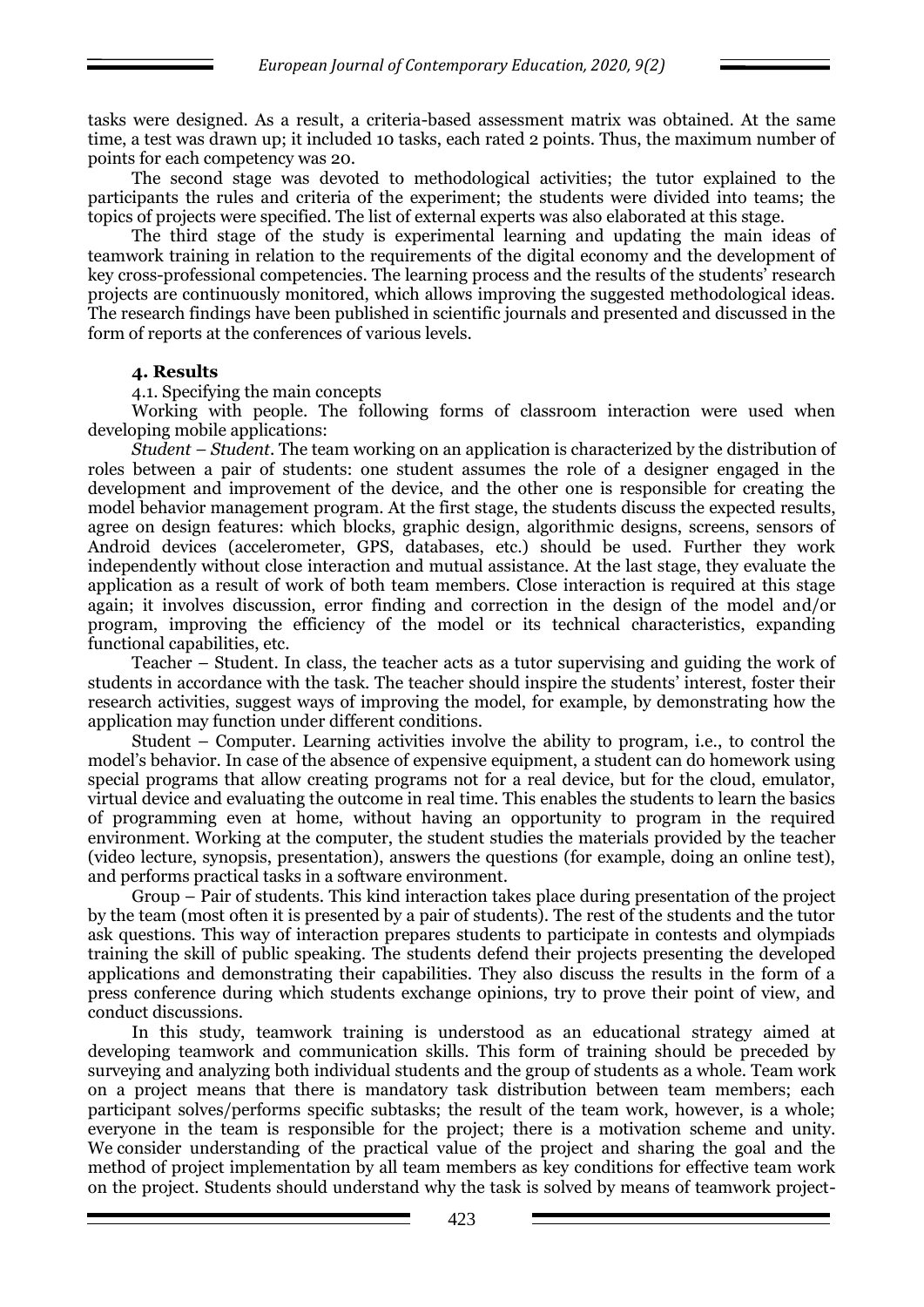based activities, why this kind of activity is useful for them, what result they are to get in the course of teamwork activity. Our understanding of the ability to work in a team, or a group and with other individuals also means that the tutor and the students should understand how team work is going to be organized: what principles will be taken into account when forming the teams, the algorithm of activity, the form of presentation of the results, assessment rules and criteria.

A mobile application is understood as a component installed on a mobile device under a specific platform that controls the user interface and the logic of the device.

A smart solution is the solution of the educational environment that meets the priorities of the digital transformation of the society. The development of a smart application implies the use of the didactic potential of the modern digital technologies in respect of providing science and technology with innovative tools. A smart application can support a healthy lifestyle, manage costs, provide comfort, automate routine processes, minimize danger and risks, i.e., improve the quality of life in the digital society.

4.2. Project-based teamwork on developing a smart application

As it is mentioned above, the students were asked to design a cross-disciplinary project for developing a smart mobile application in the course of their on-the-job training program. The choice of implementation tools remained with the students. The following project tasks were given:

1. A smart project called *City Monuments*. The project idea: there is a list of monuments with pictures and GPS coordinates. The user selects from the list the monuments which are of interest to him, ticks them and offers the app to build a virtual route. After the selected monuments and their history are studied and visited, the application offers the user a set of questions about these attractions. Then the application issues a certificate (for example, Beginner, First Class City Expert) based on the results of the virtual tour.

2. A smart virtual assistant providing career guidance in respect to in-demand future jobs. The project idea is to develop the information model to guide a student in choosing a career; it is designed on the basis of the Atlas of New Professions and available psychological and pedagogical tools for identifying the student's cognitive style, intellectual style, the style of cognitive attitude to the world.

The stages of the team project:

1. Identifying the problem. This stage takes place in the first classes; the problems are identified in the course of discussion of the real tasks with the students. The teams are formed (taking into account the students' choice and preferences). One task can be performed by more than one team (working independently or competing with one another).

2. Setting the goal and objectives. In accordance with the goal, the image of the future model is selected; its structure and content are discussed, the set of functions is specified. The result of this stage is the Requirement Specification, which is drawn on behalf of the Customer and reflects the main requirements for the features of the smart application. Further, the Requirement Specification should be submitted in paper (electronic) form to the experts and the tutor for assessment. In addition, each team should write a review of the Requirement Specification of some other team (the reviewers are appointed at random) and estimate its compliance with the requirements, analyze errors and inconsistencies, whether it is complete, and assess professional expertise. The Tutor does the same identifying the most common errors and shortcomings, and these are subsequently discussed with the teams.

3. Developing a Solution. Students choose a design method in accordance with the requirements for the framework, design and functions described in the specification. The result of this stage is the Technical Project, which is drawn up on behalf of the App Developer (the team of students) taking into account the requirements of the Customer stated in the Requirement Specification. The Technical Project (in paper or electronic form) is submitted to the Tutor for assessment.

4. Creating a demo version. The teams install the chosen programming environment and create a test version of their smart solution using available tools. They select the settings, modify the design, etc. It often turns out that the standard libraries and modules do not have enough capabilities to implement a particular function; in this case the teams have to create their own modules/libraries. The next step is content development and development of a unique copyright sign. The stage ends with presentation of the Project. The teams give a demonstration of their mobile solution (using PowerPoint presentation, infographics, an oral report). The application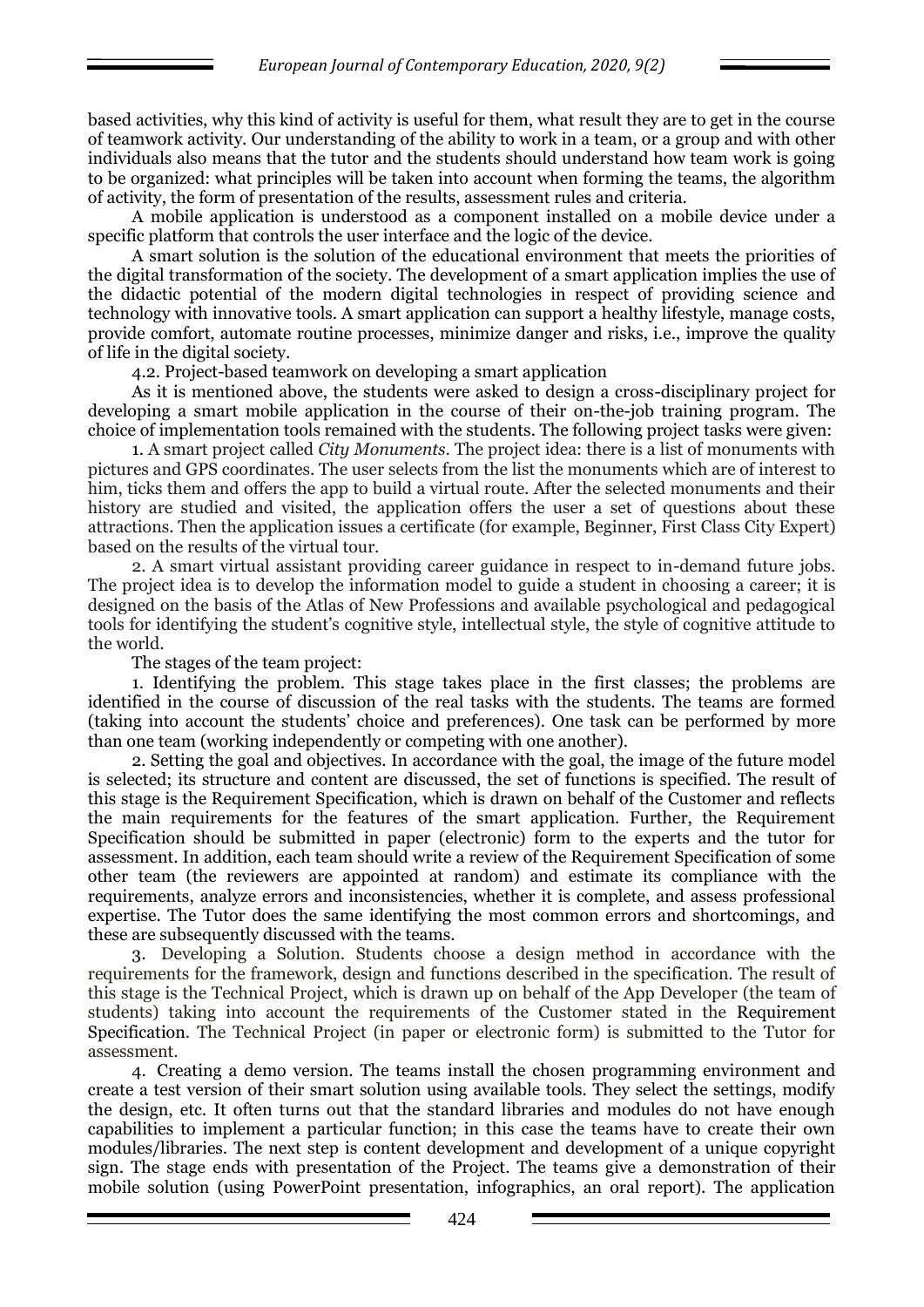itself may not be functional yet at this time. It is assessed how the smart solution may eventually look and function. In other words, it is the project that is assessed, not the real mobile application.

5. Maintenance and implementation stage. The participants modify their application and fill it with the necessary content taking into account the comments made during the Presentation of the Project. Sometimes, the concept itself and/or the programming environment are changed for various reasons. The final version of the smart solution is put into the public domain for all teams and external experts. Since the projects are implemented as part of their on-the-job training program, all teams must do it at the same time which is agreed upon in advance (the date and time).

The tutor and all the teams do not just visually evaluate each other's applications, but also check their functionality and performance on a compulsory basis (they get registered, ask questions in the feedback forms, post reviews, etc.). In this case, the teams act as internal experts. External experts (prospective employers) do the same optionally, if so desired, guided by their own professional interests. At the end of the training program, the external experts fill in the assessment tables assessing specific or all participating teams. The final outcome of the Project is evaluated at this stage.

6. Application operation. If it is a real project, it can be delivered to the Customer for further use after all the above steps. However, it is necessary to organize reflection activities after implementing the Project. Thus, all the teams write a review (in free form) at the end of their work (but before the results are announced) of what, in their opinion, they have succeeded in and what they have failed to implement (taking into account the Requirement Specification/Technical Project) and why. If the team has changed the programming environment, it is necessary to indicate the reasons. If the Customer's problem/the training task has not been solved to the full extent, or, the final Project has excessive functionality that is not required by the Customer, it is necessary to state why and at what stage this happened, and also try to indicate possible ways to resolve these contradictions ("*if we had started the Project again, we would have done so and so* 

*...* ").The last lesson is devoted to the discussion of general and particular problems that the teams have faced, the technical difficulties, the ways to overcome them, development prospects and/or prospects connected with implementation of educational projects, exchange of information about useful resources, etc.

It should be noted that some students continue to work on the application even after the onthe-job training program is over: some of them are offered a job connected with the project and they develop the product. The improved and completed mobile service is often presented and defended as the Bachelor's thesis. Anyway, participation in the Project provides sound practical experience, a basis for the development of professional and universal competencies.

The expected meta-subject/regulative learning outcomes are the ability to independently set the learning objectives; the ability to choose from the available options and independently seek for resources to solve the problem/achieve the goal; the ability to describe your experience adapting it to be transferred to other people in the form of a technology for solving specific practical problems; together with the teacher and team members to determine the criteria for the planned result and the evaluation criteria for the educational activities; the ability to observe and analyze one's own educational and cognitive activities and the activities of other students in the process of peer checking; the ability to compare planned and obtained results and draw conclusions.

The suggested project-based team work on the development of a smart application also involves meta-subject/cognitive actions performed by the students: they learn to identify and name the causes of the event or phenomenon specifying the possible/most probable causes, to predict possible consequences, to independently carry out the cause-and-effect analysis; to build a model/scheme in accordance with the problem data and/or find the way to solve the problem; to work out a plan or algorithm of action, to correct or restore a previously unknown algorithm on the basis of given information about the object where the algorithm is applied.

In regard to the communicative component of teamwork activities, it should be noted that it develops the following skills:

organizing educational cooperation and collaborative activities with the teacher and peers; working individually and in a group: making a joint decision and resolving conflicts on the basis of coordination of opinions and interests;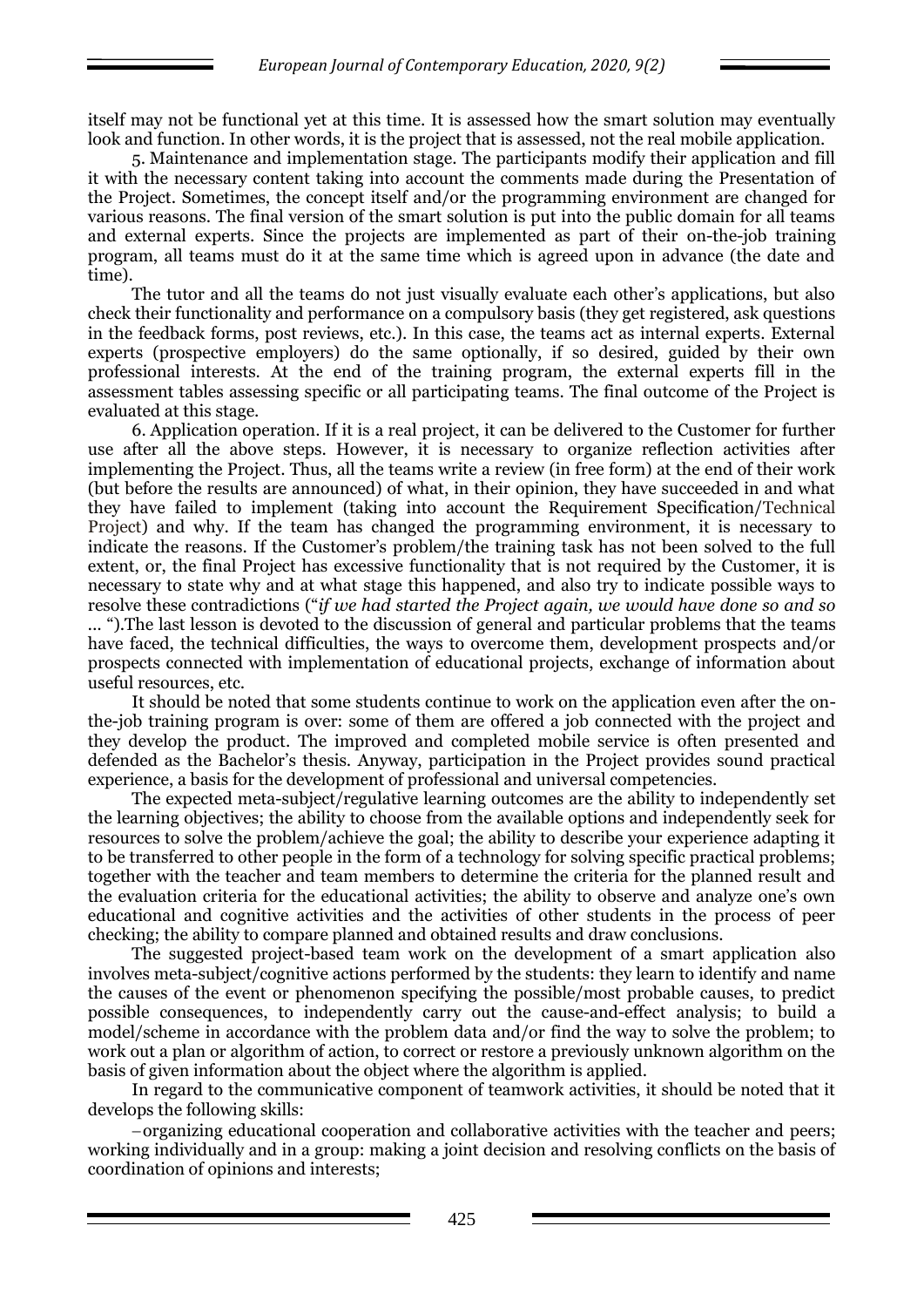stating, reasoning and defending one's opinion;

accepting and understanding the point of view of your partner, being able to identify in his speech: the opinion (point of view), evidence (arguments), facts; hypotheses, axioms, theories;

defending one's point of view in a right and reasonable way, being able to submit objections in the discussion, to paraphrase one's thoughts (mastering the mechanism of equivalent replacement);

identifying possible roles in collaborative activities, playing a certain role in collaborative activities;

submitting a detailed plan of one's own activities orally or in writing;

observing the standards for public speaking, the order and procedure in monologues and discussions in accordance with the communicative task;

being able to use computer technology (including selection of appropriate software and hardware tools and services relevant to the task) to solve information and communication training problems.

4.3. Experimental estimate

4.3.1. The ascertaining stage of the experiment

The main goal of the experiment was to verify the effectiveness of team work on a crossdisciplinary project aimed at developing skills that are in demand on the labor market and necessary for successful professional self-realization. It was decided at the preparatory stage that the project product itself (smart application) as well as the development process would be evaluated too. A list of skills was compiled (teamwork skills, cross-sector communication skills, project management skills, programming skills), which was most relevant to the needs of the digital society market, and appropriate tasks were drawn up.

After that the criteria were set according to which the tutor, external experts (customers, prospective employers), and participants would conduct an assessment of the team project. A test was carried out before the start of the experiment; it consisted of 10 tasks, each given 2 points by the external experts. For example, to diagnose the skills of the students to work in a team or with other individuals, they were given tasks to develop a dialogue program model or develop a game strategy and select characters. Here is an example of the task: *Professor Dumbledore has to draw up the results of Hogwarts Cup. Four faculties (Houses) participate in the Cup in total: 1. Gryffindor, 2. Slytherin, 3. Ravenclaw, 4. Hufflepuff. The Professor has to choose the House with the highest and least points. Professor Dumbledore must inform Professor McGonagall of the number of the winning House, so that the House is awarded with the Cup. He must also inform Mr. Filch, caretaker of Hogwarts, of the number of the House with the least points, so that Mr. Filch prepares sweets for this House. You should develop an appropriate model*.

The experiment involved 50 students, of which the experimental (26 people) and control (24 people) groups were formed. All subjects are senior students of the faculty of computer science, mathematics, and physics. The average age of students was 21 years. The learning was conducted in the same classrooms, on the same equipment (software, mobile platforms).

4.3.2. Forming stage of the experiment

The tutor carried out methodological work during the forming stage informing the students about the criteria for assessing the project. The teams were formed by the tutor and external experts, but the preferences of students were taken into account. The topics of team projects were formulated together with students taking into account their needs and professional interests either on the basis of a specific problem situation described the customer, or on the basis of a training task. The projects were implemented as part of a three-week on-the-job training program. The expert assessment method (external experts, tutor, students themselves) was used to process and interpret the results of the team work activities aimed at developing a smart solution.

The ability to work in a team was evaluated on the basis of a 5-point scoring scale according to the following criteria: rhythm of work of each member of the team and of the team as a whole, constructive nature of disputes and discussions; argumentation of ideas and decisions in the process of discussion; error correction by each member of the team and the team as a whole; distribution of powers; emotion management, the ability to subordinate their ambitions to the common goal.

Programming activities were evaluated on a scale from 0 to 5 according to the following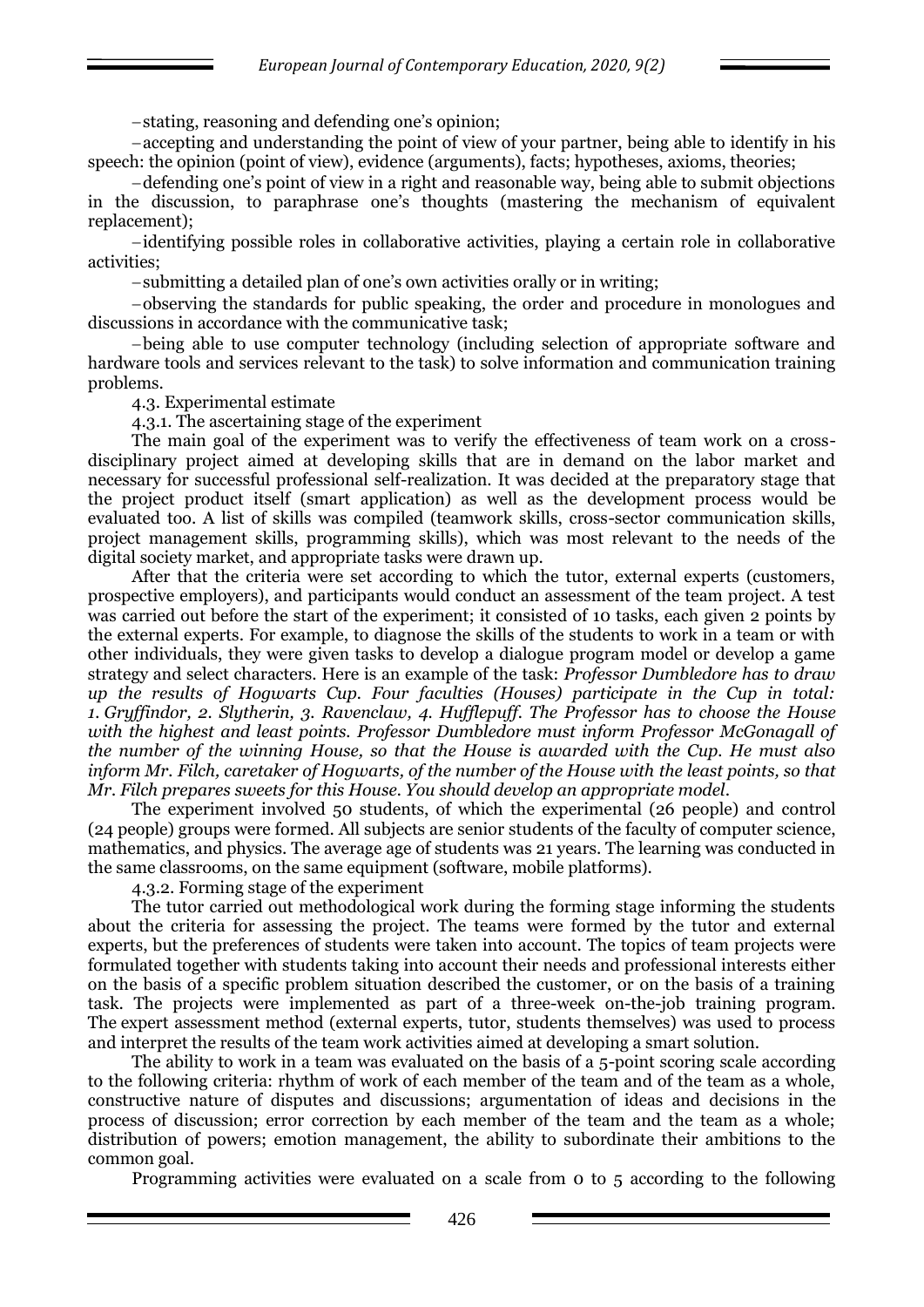criteria: software selection; efficiency compliance of the result with the set goal; sustainability, originality, ease of solution; technical design.

The project activities were evaluated on a scale from 0 to 5 according to the following criteria: functionality, replicability of the project, applicability, producibility; visual expression, aesthetic qualities, attractiveness; novelty, creative approach, originality, uniqueness; effectiveness, efficiency, practicability, ease of use, availability; relevance, up-to-dateness, room for improvement.

Cross-sector collaboration was evaluated on a scale from 0 to 5 according to the following criteria: content, completeness of the material; correct wording of concepts and definitions; application of scientific laws, notions and concepts; use of formulas, models; range of economic sectors where the application can be used.

If the project got more than 17 points according to the results of expert assessment it was given an excellent mark; the projects rated in the range from 9 to 17 were given a good mark. The projects were marked as satisfactory if the experts assessed them from 5 to 8. Other projects were rated as "unsatisfactory".

4.3.3. Control stage of the experiment

The test was carried out again at the control stage of the experiment. It also contained 10 tasks designed according to the principles described above. The tutor took into account the difficulties that the participants faced when formulating the tasks in the final test. For example, to determine the redundant functionality of the application, to indicate the minimum required team composition for the project, to decide which digital technology to use, etc.

Here is an example of the task: *There is an order to design a mobile application which helps the user choose a theater and a performance in a particular city. The developer started to describe the functionality of the application, but stopped work for some reasons. Continue the description of the required functionality highlighting the necessary minimum and application development options.*

1. The application contains a list of city theaters.

2. The application can switch to the selected theater, provide its address, location, the news; a list of the theater productions and a list of actors upon request.

3. The application should display the theatre guide for the current month (or months in accordance with the information on the site) …

The results of the assessment of the required competencies by the external experts and the tutor before and after project-based teamwork activities are presented in Figure 1.



**Fig. 1.** Dynamics of changes in the level of competencies

The analysis of the obtained results allows us to conclude that the least difficulties, both before team work on the project (37 % of the participants show a low level of proficiency), and afterwards (16 %) were caused by cross-sector collaboration. As for the ability to work in a team/a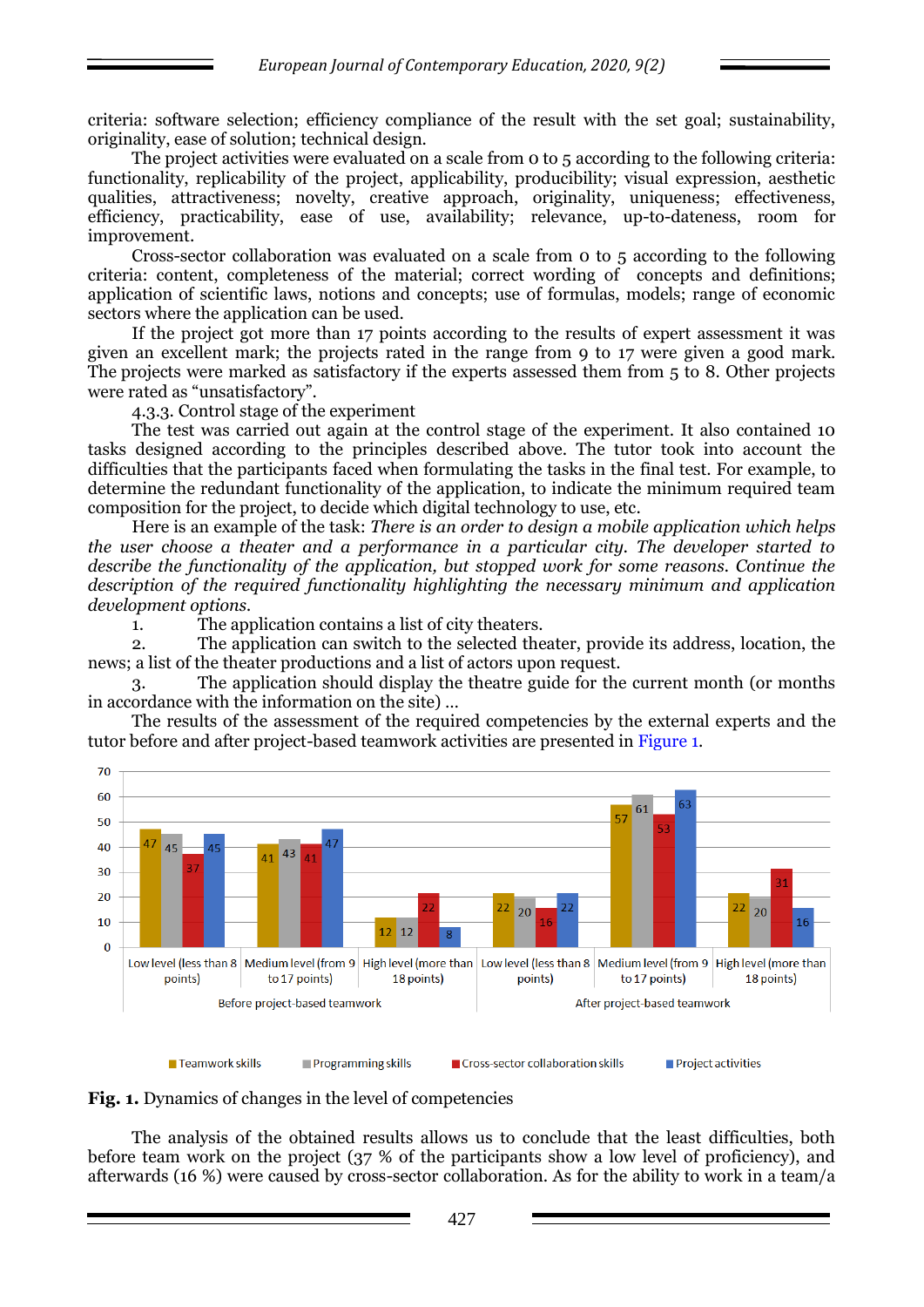group or with other individuals, this indicator had the lowest values before teamwork activities (37 % of students show a low level). In our opinion, this is explained by the fact that the formation of these competencies is a long and complex process which should have a systematic and fundamental nature. However, after the experiment, there was a significant improvement in this universal competence (only 22 % of the students had a low level). Thus, the conclusions made by other scholars are confirmed: training students to participate in collaborative activities requires from the educator serious methodological work.

The medium level demonstrated the highest growth in values for all indicators.

G test was used to assess the effectiveness of the suggested form of training. It allows evaluating random/non-random nature of the changes that take place. The method assumes tracking the shift that reflects the changes in the results of the same student after and before being engaged in project-based teamwork. The values are presented in Table 1 taking into account the sign. According to the table, we have 1 "zero" (discarded), 24 "positive" (typical), 1 negative (atypical) shifts. The methodology takes into account only positive and negative shifts, the zero ones being excluded. The calculation was made using special statistical tables.

**Table 1.** Assessment Results

| Shift                                                                                  | - |  | -             | . . | - | - |  |
|----------------------------------------------------------------------------------------|---|--|---------------|-----|---|---|--|
| $\cdot$ $\sim$<br>$\mathbf{r}$<br>Number<br><b>chitte</b><br>งแแผ<br><b>OF DITTLET</b> |   |  | -<br>. .<br>ິ |     | - | - |  |

We shall formulate the hypothesis:

H0: the shift in increasing the level of skill formation after the project-based team work on the development of smart applications is random.

H1: the shift in increasing the level of skill formation after the project-based team work on the development of smart applications is not random.

Next, we analyzed the values in the table of G signs and the data of online calculations (Ostapenko, 2010). We see that for  $n = 24$  (according to the number of typical shifts), the calculated  $G_{\text{emp}} = 1$  and the critical statistical value given in the tables the following is fair:

$$
G_{cr} = \begin{cases} 7, \text{when p} = 0.05\\ 5, \text{when p} = 0.01 \end{cases}
$$

As  $G_{\text{emp}} < G_{\text{cr}}$ , the hypothesis drifts towards H<sub>1</sub> hypothesis, so the shift in increasing the level of skill formation after the project-based team work on the development of smart applications can be considered not random.

The results of the control testing before and after the experiment are given in Table 2 and Table 3 respectively.

**Table 2.** The results of the test before the experiment

| Groups                 |  |    |    |    |
|------------------------|--|----|----|----|
| The experimental group |  | 14 |    | 26 |
| The control group      |  |    |    |    |
|                        |  | חה | 15 |    |

| <b>Table 3.</b> The results of the test after the experiment |  |  |  |  |  |  |
|--------------------------------------------------------------|--|--|--|--|--|--|
|--------------------------------------------------------------|--|--|--|--|--|--|

| Groups                 |  |    |  |    |
|------------------------|--|----|--|----|
|                        |  |    |  |    |
| The experimental group |  |    |  |    |
| The control group      |  | 12 |  |    |
|                        |  |    |  | ას |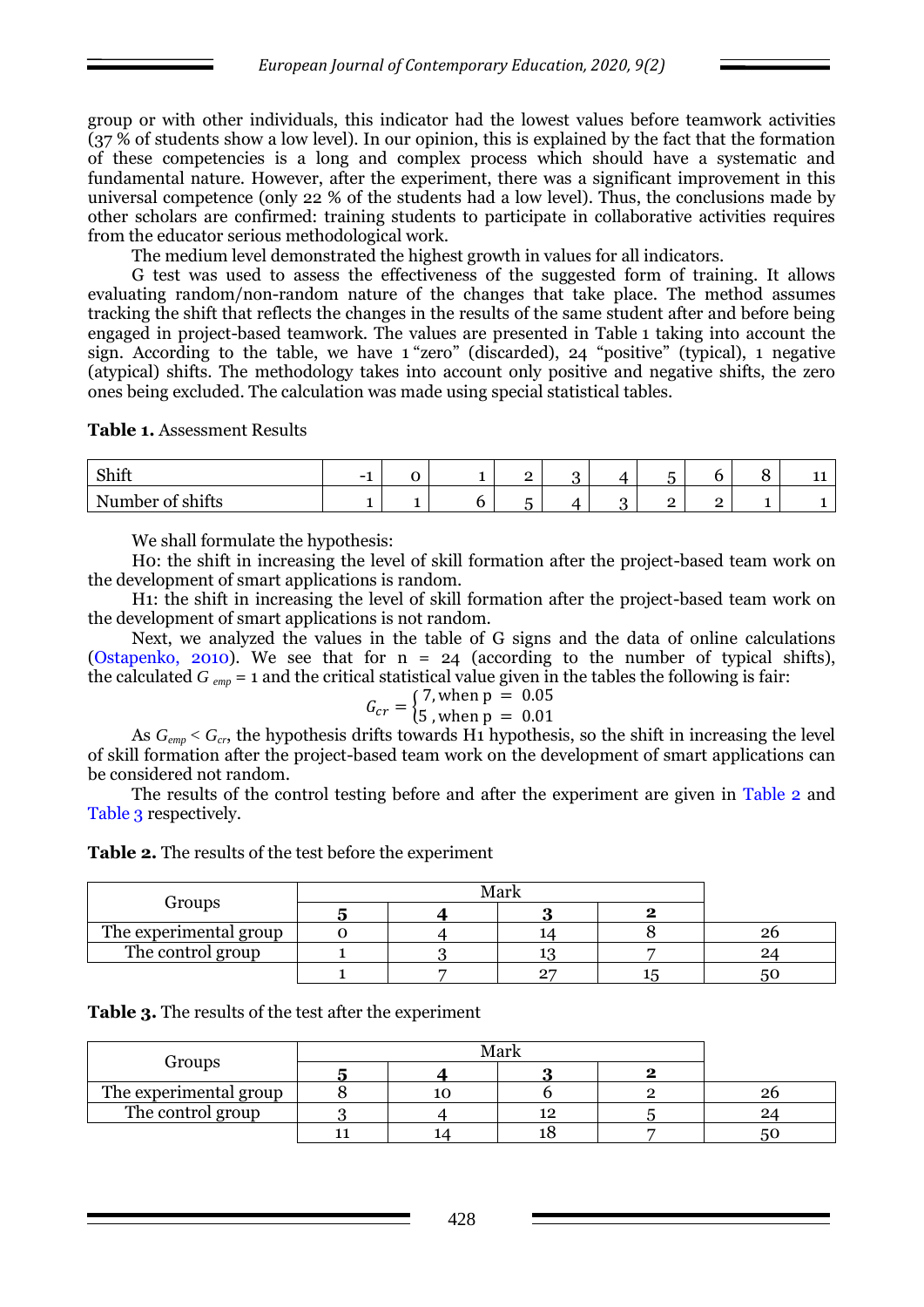Let us accept the following hypotheses. Ho: the level of development of skills in demand in the labor market in the experimental group is statistically equal to the level of skills and abilities of students in the control group. H1: the level of development of skills of students in the experimental group is higher than the level of students in the control group.

We calculate the value of the statistic of the criterion before ( $\chi_{2_{\text{emm}}}$ ) and after ( $\chi_{2_{\text{emm}}}$ ) the experiment, using the online resource<http://medstatistic.ru/calculators/calchit.html> (Ostapenko, 2010). A significance level is  $\alpha = 0.05$ . In this case  $c = 4$ , which means that the number of degrees of freedom is  $v = c - 1 = 3$ . According to the distribution tables  $\chi^2$  for  $v = 3$  and  $\alpha = 0.05$ , the critical value of the statistic is 7,82. Thus, we obtain:  $\chi_{2emp1} < \chi_{2cr}$  (1,49 < 7,82), a  $\chi_{2emp2} > \chi_{2cr}$ (8,55 > 7,82). According to the decision rule, this means that the hypothesis *Н<sup>о</sup>* is true before the experiment, and the hypothesis  $H<sub>1</sub>$  is true after the experiment.

## **5. Discussion**

The sample was not probabilistic, since the initial stage of the experiment took into account the results of a survey of students, previous educational achievements, and the opinions of a team of experts. The training was conducted in the same classrooms, by the same teacher. The expert assessment method was used to process the results of team work on the project. The teamwork tutor had to select external experts, develop a criteria-based matrix for assessing the projects, choose a method for processing the results in order to obtain feedback on the formed competencies. It was decided to visualize the data about the competencies in the form of a diagram to demonstrate the dynamics.

The experts also determined the average values for each indicator. The calculations showed that the average value of the control measure calculated before and after the team activity on the project was higher at the end of the experiment by 1.1 (the indicator increased from 2.9 to 4.0). At the same time, the final control tasks were more complex than the initial tasks.

The participants of each team worked in the process of the project development in the following way: all the team members worked together during the discussion of the problem situation, reflection activities and preparation for the defense of the project; participants worked individually in accordance with the technical requirements doing programming and individual tasks during the project implementation, programming and the implementation of independent tasks. The competencies necessary for participating in the project include: basic knowledge and skills of writing the program code according to the algorithm, programming in the environment; receiving and processing information; the ability to connect external libraries in programming environments; the ability to carry on multiple operation tests aimed at studying and improving specific characteristics of the created application.

The set of skills and abilities that are developed through the involvement of students into collaborative activities includes: the ability to generate ideas; the ability to listen to and to hear the other person; the ability to defend one's point of view; the ability to search for information in free sources and to structure it; the ability to carry out independent research activities aimed at designing a new application or improving the characteristics of the old one; ability to combine, modify and improve ideas; teamwork skills; the ability to formulate your thoughts in writing; the ability to position oneself in the field of professional tasks; the ability to assess the necessary amount of professional knowledge and skills necessary to solve a particular problem; the ability to assess the aesthetic qualities of a particular solution and its compliance with the public morals; reflection skills and the ability to evaluate the result of one's own activities; basic public speaking skills.

In general, the pedagogical experiment has shown that involving students in teamwork on a cross-disciplinary project to develop smart applications can improve the quality of training in relation to the competencies most demanded by today's society, economy, and education. However, to organize teamwork on a cross-disciplinary project requires from the teacher a lot of preparatory and organizational effort. As for methodological tips, we recommend that the tutor should use the projector to submit the task description for the teams; the project assessment criteria can be given in the form of a criteria matrix. One can also use infographics and show how the teams are located in the classroom schematically. It is recommended to prepare handouts for the participants: manuals, a list of questions, a list of information resources, assignments, etc.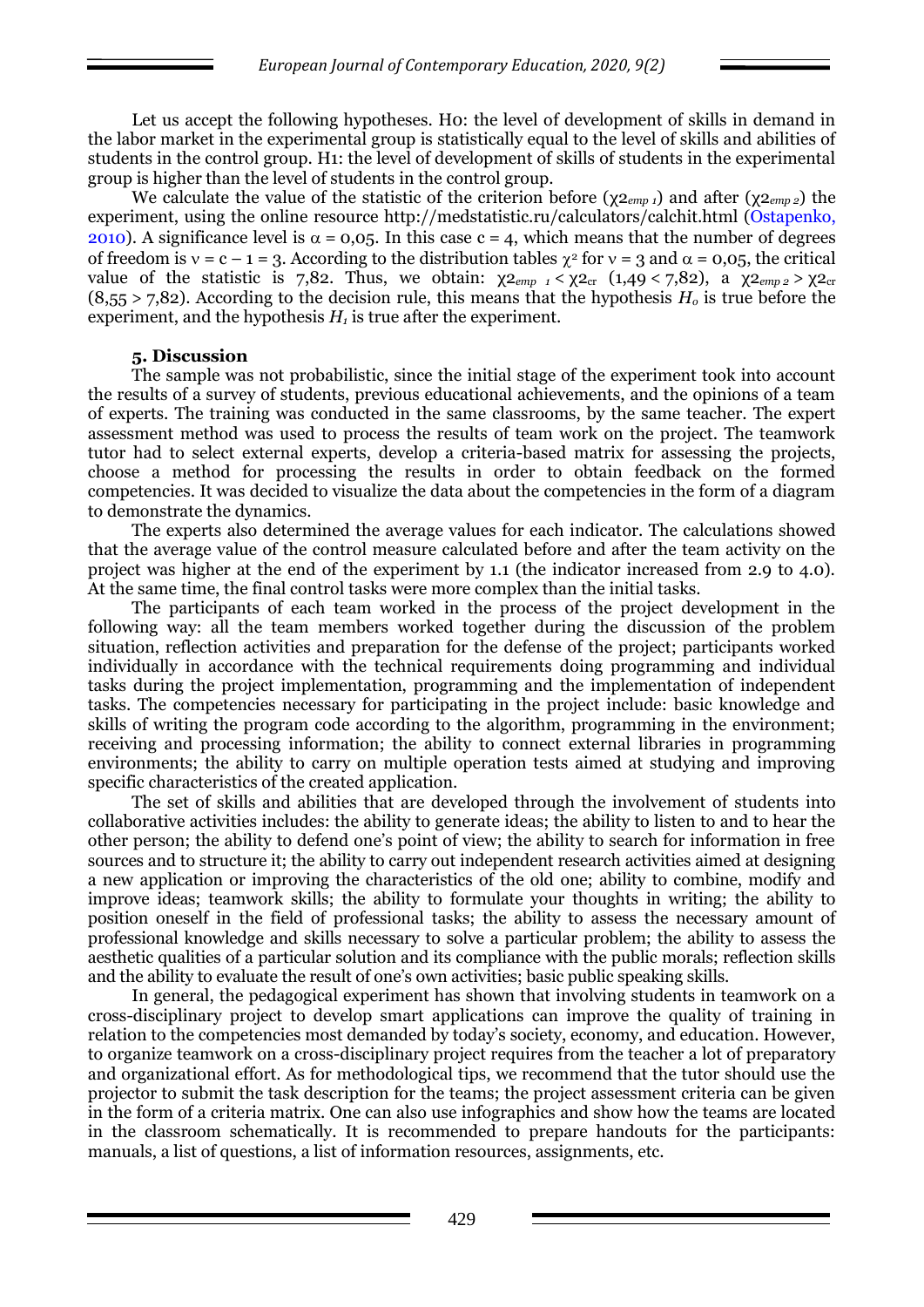# **6. Conclusion**

The analysis of the results of the students' cognitive activity allows us to insist that teamwork activities facilitate deep meaningful learning. The practice of developing smart applications in the form of teamwork shows the main didactic advantage of the suggested method which is the fact that it makes it possible to solve really serious problems and practice-oriented tasks and to develop in-demand professional skills. The main condition is that teamwork should be carefully planned and designed and supported by the tutor to the extent necessary.

It is of importance that project-based team work should contain an element of reflection. Therefore, meta-subject/regulative learning outcomes are the most significant ones:

the ability to independently determine the learning goals, to set and formulate new tasks, to expand motives and interests of one's own cognitive activities;

the ability to choose among available options and independently seek the means/resources to solve the problem/to achieve the goal;

the ability to describe your experience in the form of technology making it proper to transfer to other people for solving practical problems in a particular sphere;

the ability to work out, together with the teacher and peers, the criteria for the planned results and the criteria for evaluating educational activities;

the ability to set your actions against the goal and, if necessary, correct the mistakes;

the ability to observe and analyze one's own educational and cognitive activities and the activities of other students in the process of cross-check;

the ability to correlate real and planned results of collaborative activities and draw conclusions;

the ability to define the reasons for success or failure and find the ways out of the situation of failure.

The findings of the study make it possible to formulate the following recommendations to help teachers unlock the educational potential of teamwork projects:

1. The tutor should decide at the planning stage what will be assessed: the Project itself, the process of creating the product, or all these things as a whole.

2. The task for the team should be quite complex and multidimensional, allow different solutions requiring different skills and actions; it should create conditions for different members of the team to show their worth.

3. Teamwork assessment procedure should be designed prior to its implementation. All participants must know the assessment criteria before they start to solve the problem.

4. The project can be assessed by the tutor, experts and the students themselves.

5. Evaluation should not be a goal in itself. It's not obligatory to give a mark. The priority in organizing teamwork activities should be given to getting feedback on the knowledge obtained and the competencies trained.

The projects designed in the process of teamwork are smart solutions developed in a digital educational environment and aimed at providing science and industry with innovative competitive resources to meet the challenges of the future.

# **7. Acknowledgements**

The research is funded by the grant of the Russian Science Foundation (project № 18-78- 10053 "Scientific substantiation of the algorithm for applying the technology of the opportunity map in robotics course for training of specialists in professions of the future").

### **References**

Ali, Hoque, 2017 – *Ali, M.R., Hoque, E.* (2017). Social skills training with virtual assistant and real-time feedback. *Proceedings of the 2017 ACM International Joint Conference on Pervasive and Ubiquitous Computing and Proceedings of the 2017 ACM International Symposium on Wearable Computers (UbiComp '17).* New York: Association for Computing Machinery: 325-329. [Electronic resource]. DOI: https://doi.org/10.1145/3123024.3123196

Burgess et al., 2019 – *Burgess, A., Haq, I., Bleasel, J., Roberts, C., Garsia, R., Randal, N., Mellis, C.* (2019). Team-based learning (TBL): A community of practice. *BMC Medical Education*. 19(1): 369. [Electronic resource]. DOI: https://doi.org/10.1186/s12909-019-1795-4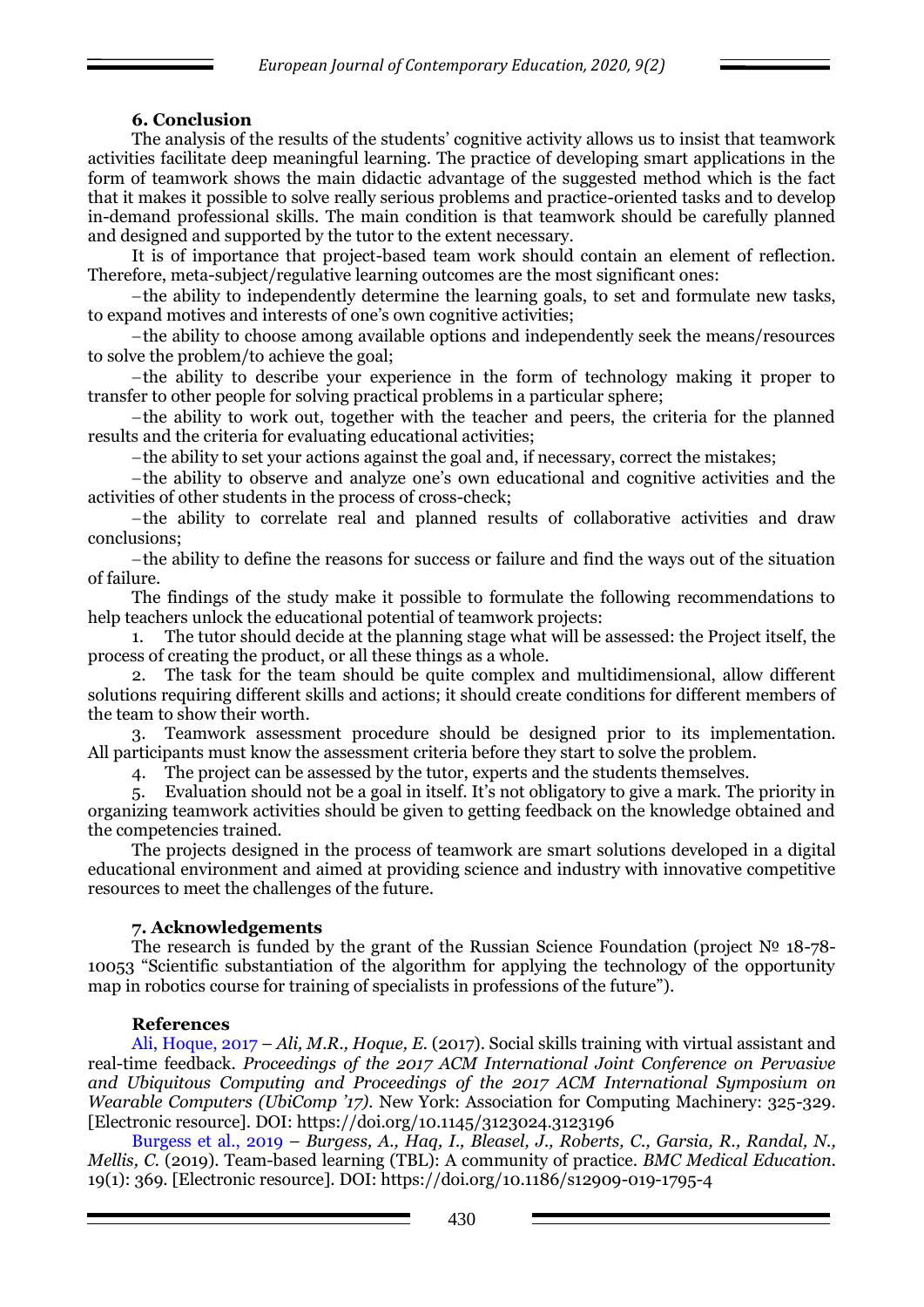Cherniavskikh et al., 2019 – *Cherniavskikh, S.D., Borisov, I.P., Ostapenko, S.I., Tsetsorina, T.A., Sokolskii, A.G., Vitokhina, N.N.* (2019). The project method in teaching future mathematics teachers. *International Journal of Engineering and Advanced Technology.* 8(6): 745-747. [Electronic resource]. DOI: <http://doi.org/10.35940/ijeat.F1178.0886S19>

Dezhina, Klyucharyov, 2018 – *Dezhina, I.G., Klyucharyov, G.A.* (2018). Rossijskoe obrazovanie dlya innovacionnoj ekonomiki: «bolevye tochki» [Russian education for an innovative economy: "pain points"]. *Sociologicheskie issledovaniya*. 9: 40-48. [Electronic resource]. DOI: https://doi.org/10.31857/S013216250001957-5 [in Russian]

Doorman et al., 2019 – *Doorman, M., Bos, R., de Haan, D., Jonker, V., Mol, A., Wijers, M.* (2019). Making and implementing a mathematics day challenge as a makerspace for teams of students. *International Journal of Science and Mathematics Education*. 17: 149-165. [Electronic resource]. DOI: http://doi.org/10.1007/s10763-019-09995-y

Dul'zon, 2013 – *Dul'zon, A.A.* (2013). Opyt obucheniya upravleniyu proektami [Project management training experience]. *Vysshee obrazovanie v Rossii*. 10: 83-90. [Electronic resource]. URL: https://elibrary.ru/item.asp?id=20745149 [in Russian]

Fabic et al., 2017 – *Fabic, G.V.F., Mitrovic, A., Neshatian, K.* (2017). Learning with Engaging Activities via a Mobile Python Tutor. *André E., Baker R., Hu X., Rodrigo M., du Boulay B. (eds) Artificial Intelligence in Education. AIED 2017. Lecture Notes in Computer Science*. Vol. 10331. Cham: Springer. [Electronic resource]. DOI: http://doi.org/10.1007/978-3-319-61425-0\_76

Filatova, 2018 – *Filatova, M.N., Sheinbaum, V.S., Shchedrovitsky, P.G.* (2018). Ontologiya kompetencii «umenie rabotat' v komande» i podhody k eyo razvitiyu v inzhenernom vuze [Ontology of Teamwork Competency and Approaches to Its Development at Engineering University]. *Vysshee obrazovanie v Rossii*. 27(6): 71-82. [Electronic resource]. URL: https://vovr.elpub.ru/jour/ article/view/1396/1146 [in Russian]

Gansuar et al., 2015 – *Gansuar, C.Dr., Neretina, E.A., Korokoshko, Yu.V.* (2015). Opyt proektno-orientirovannogo obuchenija i organizacii komandnoj raboty studentov vuza [Experience of project-oriented learning and organisation of teamwork among university students]. *Integracija obrazovanija.* 19(2): 22-30. [Electronic resource]. DOI: https://doi.org/10.15507/Inted.079.019. 201502.022 [in Russian]

Gohberg et al., 2019 – *Gohberg, L.M., Shmatko, N.A., Volkova, G.L., Sokolov, A.V.* (2019). Atlas professii budushchego [Atlas of the future jobs]. M.: Olimp-Business. 148 p. [in Russian]

Hilliard et al., 2020 – *Hilliard, J., Kear, K., Donelan, H., Heaney, C.* (2020). Students' experiences of anxiety in an assessed, online, collaborative project. *Computers and Education*.143: 103675. [Electronic resource]. DOI: http://dx.doi.org/10.1016/j.compedu.2019.103675

Karakozov, Ryzhova, 2019 – *Karakozov, S.D., Ryzhova, N.I.* (2019). Information and Education Systems in the Context of Digitalization of Education. *Journal of Siberian Federal University. Humanities & Social Sciences.* 12(9): 1635-1647. [Electronic resource]. DOI: [https://doi.org/](https://doi.org/10.17516/1997-1370-0485) [10.17516/1997-1370-0485](https://doi.org/10.17516/1997-1370-0485)

Kocakoyun, 2017 – *Kocakoyun, S.* (2017). Developing of Android Mobile Application Using Java and Eclipse: An Application. *International Journal of Electronics, Mechanical and Mechatronics Engineering.* 7: 1335-1354. [Electronic resource]. DOI: [http://doi.org/10.17932/](http://doi.org/10.17932/IAU.IJEMME.21460604.2017.7/1.1335-1354)  [IAU.IJEMME.21460604.2017.7/1.1335-1354](http://doi.org/10.17932/IAU.IJEMME.21460604.2017.7/1.1335-1354)

Kolesnikova, Doneckij, 2016 – *Kolesnikova, O.A., Doneckij, A.M.* (2016). Proforientaciya molodezhi kak faktor smyagcheniya problemy obespecheniya ekonomiki vysokokvalificirovannymi kadrami [Youth career guidance as a factor in mitigating the problem of providing the economy with highly qualified personnel]. *Vestnik Voronezhskogo gosudarstvennogo universiteta. Ekonomika i upravlenie*. 3: 82-87. [Electronic resource]. URL: http://www.vestnik.vsu.ru/content/  $econ/2016/03/toc$  ru.asp

Kuzminov, 2019 – *Kuzminov, Ya., Sorokin, P., Froumin, I*. (2019). Generic and Specific Skills as Components of Human Capital: New Challenges for Education Theory and Practice. *Foresight and STI Governance*. 13(2): 19-41. [Electronic resource]. DOI: http://doi.org/10.17323/2500- 2597.2019.2.19.41

Lerchenfeldt et al., 2019 – *Lerchenfeldt, S., Mi, M., Eng, M.* (2019). The utilization of peer feedback during collaborative learning in undergraduate medical education: a systematic review. *BMC Medical Education*. 19(1): 311. [Electronic resource]. DOI: https://doi.org/10.1186/s12909- 019-1755-z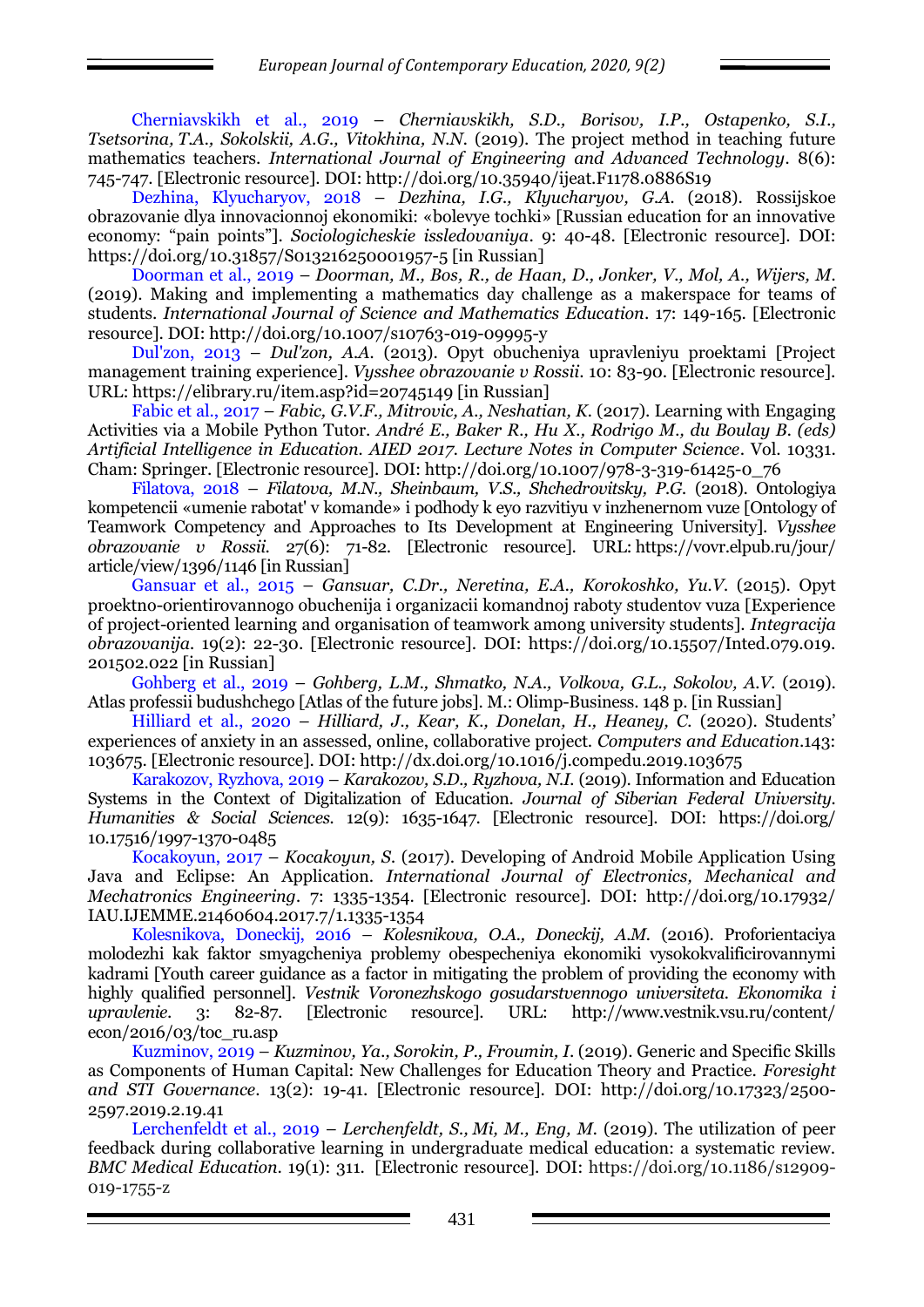Makarova et al., 2019 – *Makarova, I., Shubenkova, K., Antov, D., Pashkevich, A.* (2019). Digitalization of Engineering Education: From E-Learning to Smart Education. *Auer M., Langmann R. (eds) Smart Industry & Smart Education. REV 2018. Lecture Notes in Networks and Systems*. Vol. 47. Cham: Springer. [Electronic resource]. DOI: https://doi.org/10.1007/978-3- 319-95678-7\_4

Malysheva, 2017 – *Malysheva, A.D.* (2017) Sposobnost' rabotat' v komande kak obshchekul'turnaya kompetenciya [The ability to work in a team as a general cultural competence]. *Sovremennye problemy nauki i obrazovaniya*. 2: 26191. [Electronic resource]. URL: [http://science](http://science-education.ru/ru/article/view?id=26191)[education.ru/ru/article/view?id=26191](http://science-education.ru/ru/article/view?id=26191)

Michaelsen, Richards, 2005 – *Michaelsen, L.K., Richards, B.* (2015). Drawing conclusions from the team-based learning literature in health-sciences education. *Teaching and Learning in Medicine.* 17(1): 85-88. [Electronic resource]. DOI: [http://doi.org/10.1207/s15328015tlm1701\\_15](http://doi.org/10.1207/s15328015tlm1701_15)

Montrieux et al., 2015 – *Montrieux, H., Vanderlinde, R., Schellens, T., De Marez, L.* (2015). Teaching and Learning with Mobile Technology: A Qualitative Explorative Study about the Introduction of Tablet Devices in Secondary Education. *PLoS ONE.* 10(12): e0144008. [Electronic resource]. DOI: https://doi.org/10.1371/journal.pone.0144008

Noguez, Neri, 2019 – *Noguez, J., Neri, L.* (2019). Research-based learning: A case study for engineering students. *International Journal on Interactive Design and Manufacturin*g. 13(4): 1283-1295. [Electronic resource]. DOI: http://doi.org/10.1007/s12008-019-00570-x

Ostapenko, 2010 – *Ostapenko, R.I.* (2010). Matematicheskie osnovy psihologii [Mathematical foundations of psychology]. Voronezh: VGPU. 76 p. [in Russian]

Parappilly et al., 2015 – *Parappilly, M., Schmidt, L., Ritter, S.* (2015). Ready to learn physics: A team-based learning model for first year university. *European Journal of Physics*. 36: 055052. [Electronic resource]. DOI: http://doi.org/10.1088/0143-0807/36/5/055052

Perelet, 2019 – *Perelet, R.A*. (2019). Environmental Issues in a Digital Economy. *The World of New Economy*. 12(4): 39-45. [Electronic resource]. URL: https://doi.org/10.26794/2220-6469- 2018-12-4-39-45

Reshetnyak, Tarelin, 2013 – *Reshetnyak, E.V., Tarelin, A.A.* (2013). Proektnye studii v universitetskom obrazovanii [Design studios in university education]. *Vysshee obrazovanie v Rossii*. 1: 93-99. [Electronic resource]. URL: https://elibrary.ru/ item.asp?id=18486763 [in Russian]

Rogach et al., 2019 – *Rogach, O.V., Frolova, E.V., Ryabova, T.M., Vetrova, E.A*. (2019). Reflection of labor market interests and expectations in educational order for contemporary school. *Humanities and Social Sciences Reviews*. 7(5): 1160-1167. [Electronic resource]. DOI: [http://doi.org/](http://doi.org/10.18510/hssr.2019.75153)  [10.18510/hssr.2019.75153](http://doi.org/10.18510/hssr.2019.75153) [in Russian]

Savva et al., 2018 – *Savva, L.I., Gasanenko, E.A., Shakhmayeva, K.E.* (2018). Gotovnost' studentov tekhnicheskogo vuza k komandnoi rabote kak osnova professional'nogo imidzha [Technical universities students' preparedness to team working as basis of professional image]. *Perspektivy nauki i obrazovania*. 36(6): 56-64. [Electronic resource]. DOI: http://dx.doi.org/ 10.32744/pse.2018.6.6 [in Russian]

Semenykhina, Rudenko, 2018 – *Semenykhina, O.V., Rudenko, Y.О.* (2018). Problems of educating to programming of students and way of their overcoming. *Information Technologies and Learning Tools*. 66(4): 54-64. [Electronic resource]. DOI: http://doi.org/10.33407/itlt.v66i4.2149

Shihov, Shihova, 2015 – *Shihov, Y.A., Shihova, O.F.* (2015) Ekspertnye metody v pedagogicheskih issledovaniyah [Expert methods in pedagogical research]. *Innovacii v professional'nom i professional'no-pedagogicheskom obrazovanii*. 164-166. [Electronic resource]. URL: https://elibrary.ru/ item.asp?id=26353964 [in Russian]

Shulgina et al., 2018 – *Shulgina, T.A., Ketova, N.A., Kholodova, K.A., Severinov, D.A.* (2018). O motivacii studentov k uchastiyu v organizacii meropriyatij professional'noj napravlennosti [Motivating students to participate in professionally oriented events management]. *The Education and Science Journal*. 20(1): 96-115. [Electronic resource]. DOI: https://doi.org/ 10.17853/1994-5639-2018-1-96-115 [in Russian]

Sidelnikova, 2018 – *Sidelnikova, T.T.* (2018). Resursy i riski moderatsii kak interaktivnogo metoda razvitiya u studentov vuzov navykov raboty v komande [Resources and risks of moderation as an interactive method of furthering teamwork skills among students of higher education institutions]. *Integratsiya obrazovaniya*. 22(2): 369-382. [Electronic resource]. DOI: [http://dx.doi.org/](http://dx.doi.org/10.15507/1991-9468.091.022.201802.369-382)  [10.15507/1991-9468.091.022.201802.369-382](http://dx.doi.org/10.15507/1991-9468.091.022.201802.369-382) [in Russian]